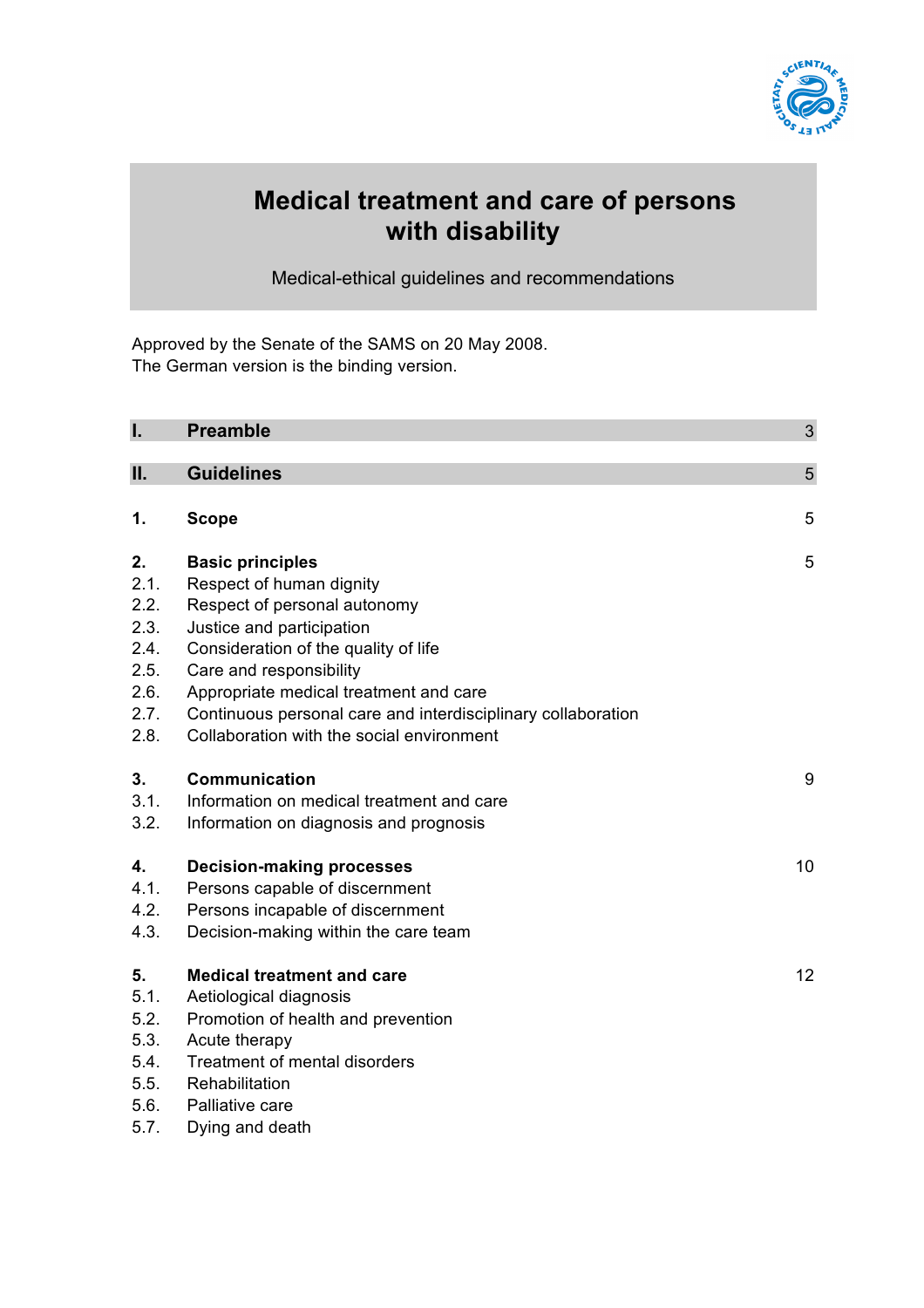| 6.<br>6.1.<br>6.2.                                       | Documentation and data protection<br>Case history and documentation on care<br>Confidentiality and obligation to inform third parties                                                                                                                                         | 15 |
|----------------------------------------------------------|-------------------------------------------------------------------------------------------------------------------------------------------------------------------------------------------------------------------------------------------------------------------------------|----|
| 7.<br>7.1.<br>7.2.                                       | <b>Coercive measures</b><br>Conditions<br><b>Concomitant measures</b>                                                                                                                                                                                                         | 15 |
| 8.<br>8.1.<br>8.2.<br>8.3.                               | <b>Maltreatment and neglect</b><br><b>Definitions</b><br>Recognition of risk situations and their prevention<br>Procedure in case of concrete suspicion                                                                                                                       | 16 |
| 9.<br>9.1.<br>9.2.<br>9.3.<br>9.4.                       | <b>Sexuality</b><br>Consequences and risks of sexual activity<br>Contraception and sterilisation<br>Parenthood<br>Protection against sexual abuse                                                                                                                             | 18 |
| 10.<br>10.1.<br>10.2.<br>10.3.                           | Periods of life and transitional periods<br>Transition from childhood to adulthood<br>Transition into old age<br>Transfer to a social or sociomedical institution                                                                                                             | 20 |
| 11.                                                      | <b>Research</b>                                                                                                                                                                                                                                                               | 23 |
| III.                                                     | <b>Recommendations</b>                                                                                                                                                                                                                                                        | 24 |
| 1.<br>2.<br>3.                                           | Recommendations to political authorities and those responsible for<br>payment of costs<br>Recommendations to health-sector and medical institutions<br>Recommendations to social and sociomedical institutions with<br>responsibility for the care of persons with disability |    |
| IV.                                                      | <b>Glossary</b>                                                                                                                                                                                                                                                               | 26 |
| Information on the elaboration of these guidelines<br>27 |                                                                                                                                                                                                                                                                               |    |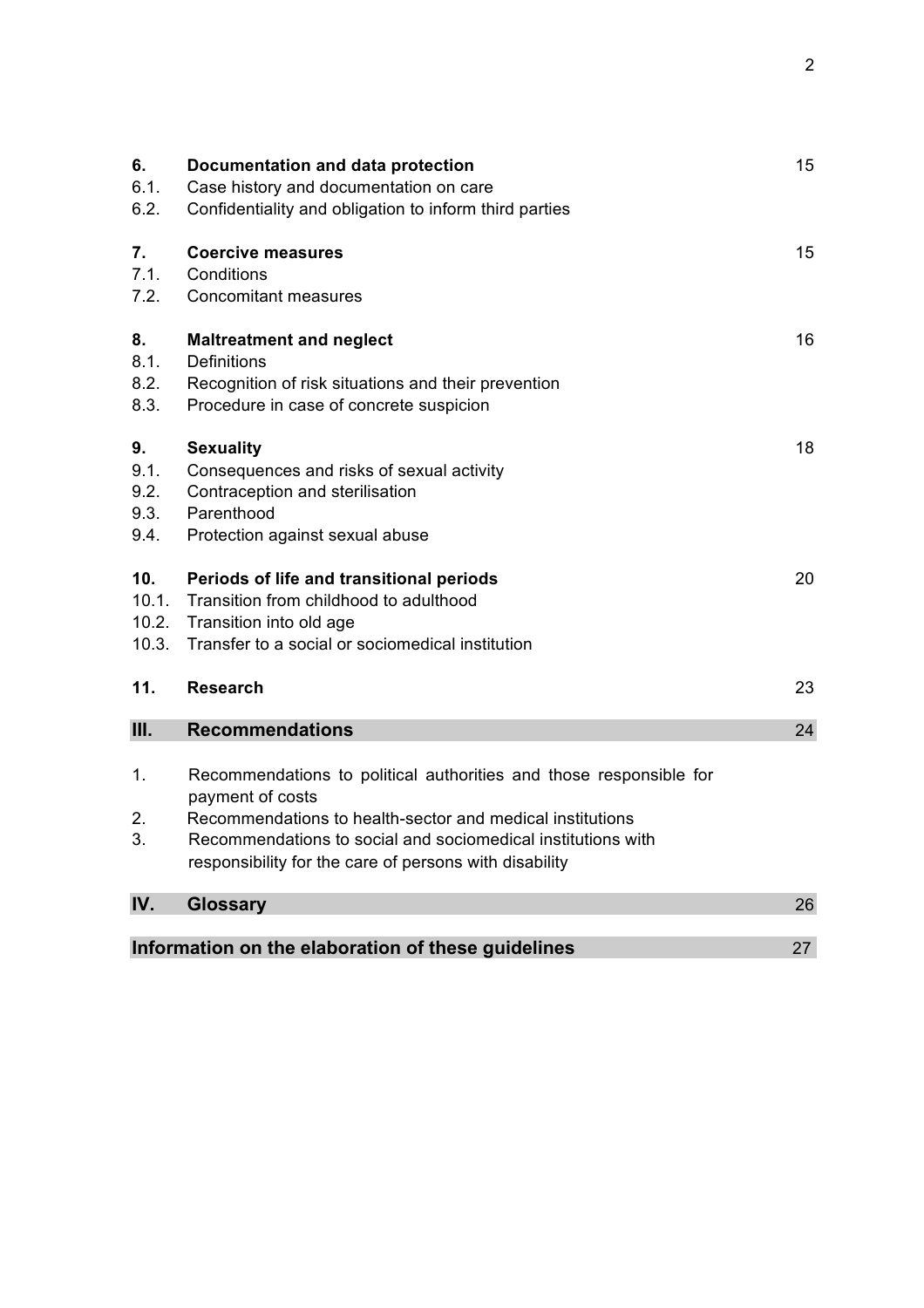# **Medical treatment and care of persons with disability**

Medical-ethical guidelines and recommendations

#### **I. Preamble**

A considerable number<sup>1</sup> of people of all age-groups are themselves affected by disability<sup>2</sup> at some time in the course of their life. Over the last few decades increased attention has been paid to their place in society and their condition has been placed in the context of general human rights<sup>3</sup>. Persons with disabilities are threatened in many ways: by patronising restriction on their self-determined way of life and by neglect, by social barriers or by active exclusion. The recognition and support of the right to self-determination and self-responsibility and the removal of obstacles to free participation in social life are essential preconditions for the individual's defence against such threats. There is also the need to take active steps to bring people with disabilities back into all areas of society.

In their nature, their severity and their duration and also in their social context, disabilities vary over an extremely broad, continuous spectrum. Their importance with regard to medical<sup>4</sup> treatment and care can correspondingly also be very different:

A disability can be directly related to the treatment: preventive, curative, rehabilitative and palliative measures are intended to eliminate or reduce the effects of congenital or acquired impairment.

However, a disability can also influence the treatment and care only indirectly: even when health disorders are not directly connected with a disability, this can be important for the course of the disease or for the diagnostic and therapeutic possibilities. Therefore a procedure that is adapted to the special situation must be chosen.

In many cases, however, the disability has no relevant connection with the health disorder that has to be treated. In these situations, a treatment that deviates from the usual therapy is no more justified than discrimination on grounds of gender or nationality would be.

The aims of these guidelines are

- to confirm and promote the right of all persons with disability to appropriate treatment and care;
- to draw attention to the decisive role of good medical treatment and care for the support of persons with disability in their efforts to achieve self-determination and social acceptance;
- to provide help, in the guidelines, for medical doctors, nurses and therapists in dealing with persons with disability and their relatives;

1994, 72 (3), 481-494 (http: whqlibdoc.who.int/bulletin/1994/Vol172-No3/bulletin\_1994\_72(3)\_481-494pdf). <sup>2</sup>

 $\overline{1}$ Murray C.J.L., López A.D., Quantifying Disability: data, methods and results. Bulletin of the World Health Organisation,

See definition of the term "disability" in Chapter 1 and the definition in the Glossary.

See the "Human Rights Convention on the Rights of Persons with Disabilities", which was released for ratification by the United Nations on 13.12.2006 (www.un.org/disabilities/convention/conventionfull.shtml) and the Federal Law on 13 December 2002 on the Elimination of the Disadvantaging of Persons with Disabilities (BehiG). 4

The term "medical" is used very broadly in these guidelines and refers to the activities of medical doctors, nursing staff and therapists.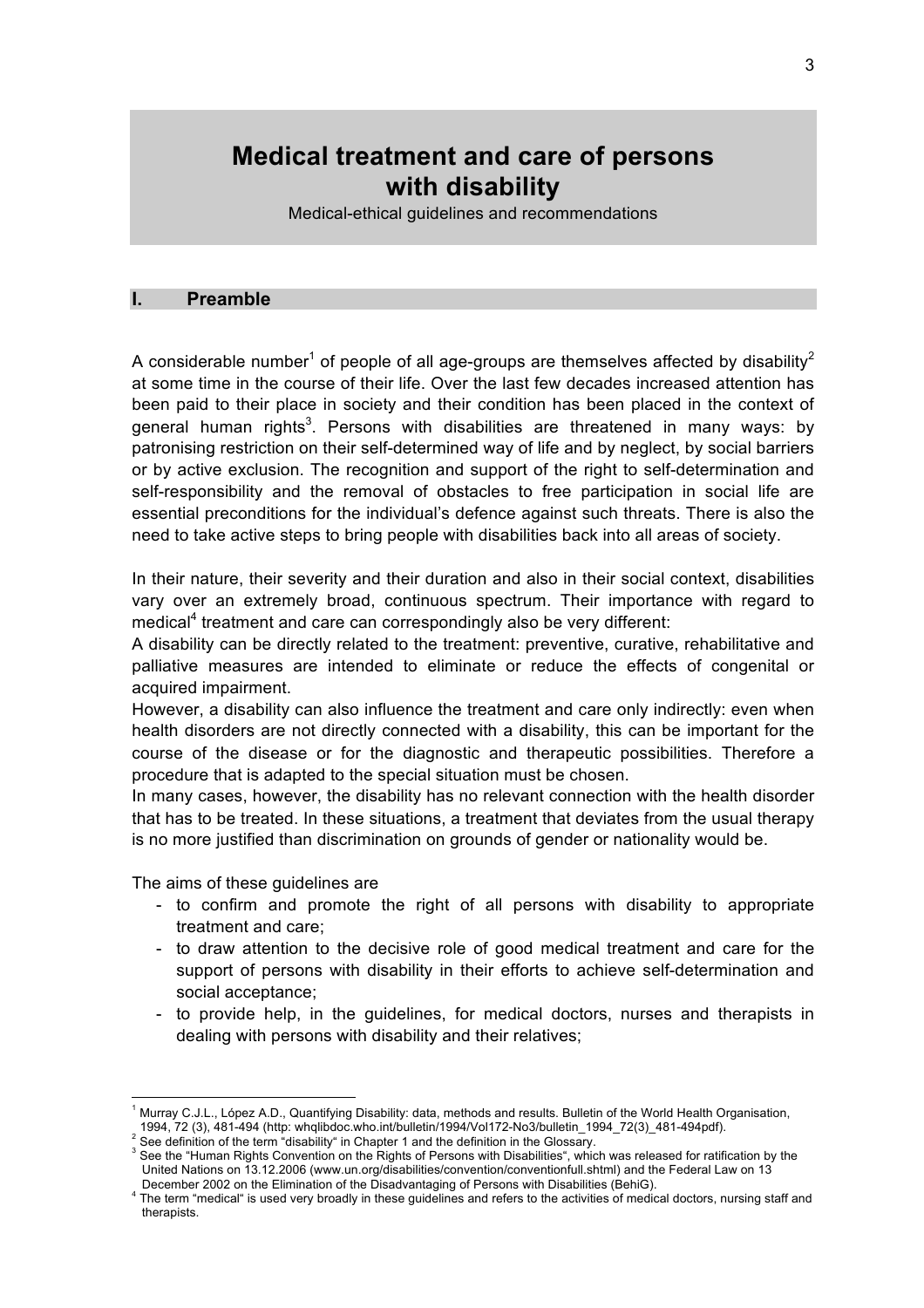- to make recommendations to social institutions and political authorities as to how favourable conditions can be created for the treatment and care of persons with disability;

They therefore fill a deliberate gap in the guidelines on the "Treatment and care of elderly people who are in need of care", regarding the treatment and care of young people in need of care, but they are also of importance for those who are responsible for the treatment and care of patients with disability who are otherwise not in need of care.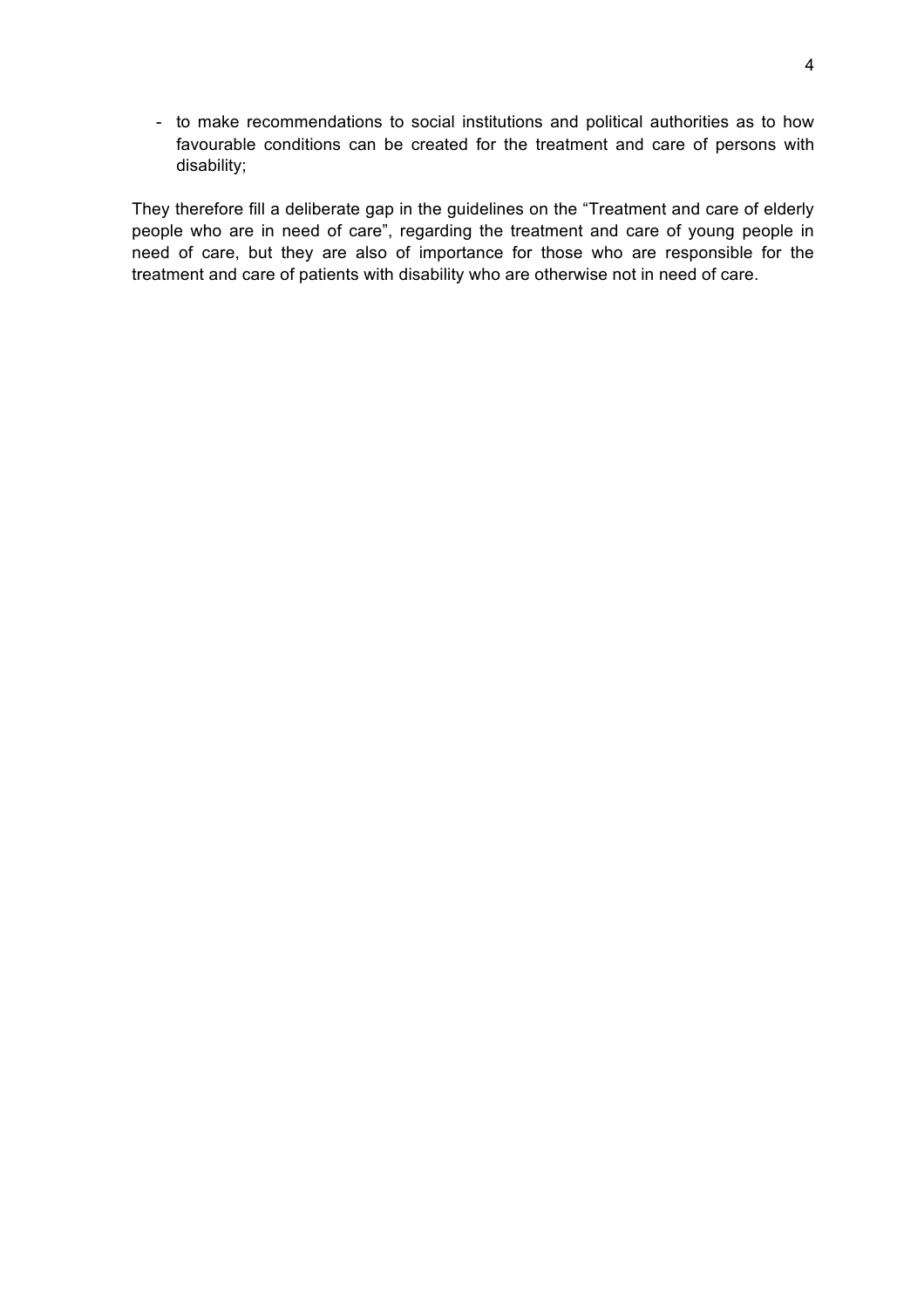#### **II. Guidelines**

#### **1. Scope**

The present guidelines are addressed to medical doctors<sup>5</sup>, nurses and therapists who treat and care for persons with disabilities medically, or who assess them as expert appraisers<sup>6</sup>, either in the patient's home or in medical, sociomedical or social<sup>7</sup> institutions.

In the guidelines, the term "disability" refers to the aggravating effects of a congenital or an acquired health problem<sup>8</sup> on the everyday activities of the person concerned and on his<sup>9</sup> participation in social life. The disability is the result of the interplay between the physical damage, the functional impairment<sup>10</sup> and the social limitations placed on the person concerned, and the facilitating or hindering factors and the expectations of his environment. The extent and the subjective effects of these various factors are modulated by the characteristics of the personality of the individual with the disability<sup>11</sup>.

The guidelines are deliberately not limited to certain forms of disability, but are intended to be applied in all cases where a disability decisively determines the nature of the therapeutic process. Consequently, certain sections of these guidelines can be of different relevance for the care of persons with different types and degrees of disability.

#### **2. Basic principles**

The basic values, attitudes and ways of acting on which these guidelines are based are the following:

#### **2.1. Respect for human dignity**

Dianity<sup>12</sup> is a quality of the fact of being human, and it is therefore independent of a person's physical, cognitive or psychiatric impairments or of a particular context. In this sense, human dignity must be respected without question. The risk of human dignity not being respected is particularly great in situations of weakness.

For those who are responsible for his treatment and care, respect for the dignity of the  $patient<sup>13</sup>$  means:

- appreciation of the uniqueness of the person with disability and treating him/her individually as a man or a woman, according to age and stage of development;

 <sup>5</sup> When taken up in the FMH registry, the guidelines are binding professional ethics for FMH members.

<sup>6</sup> The guidelines are intended primarily for specialist medical persons, but they are also addressed to specialists in the fields of social paedagogics and agogics etc. <sup>7</sup>

For the definition of the term "social institution, see the Glossary.

<sup>&</sup>lt;sup>8</sup> For the definition of the term "health problem", see the Glossary.

For the definition of the term in the term in the setc.) are always used, although both male and female persons are coverd by<br>these quidelines

<sup>&</sup>lt;sup>10</sup> This covers both disorders of the motor and sensory bodily functions and impairment of the cognitive and other mental

functions.<br><sup>11</sup> For the origin of the definition of the term "disability", see the Glossary.<br><sup>12</sup> Regarding the concept of "human dignity", see the Glossary.<br><sup>13</sup> In order to do justice to the primarily medical nature of as recipients of medical services, one speaks specifically of "patients" and not, more generally, of "persons" or "people".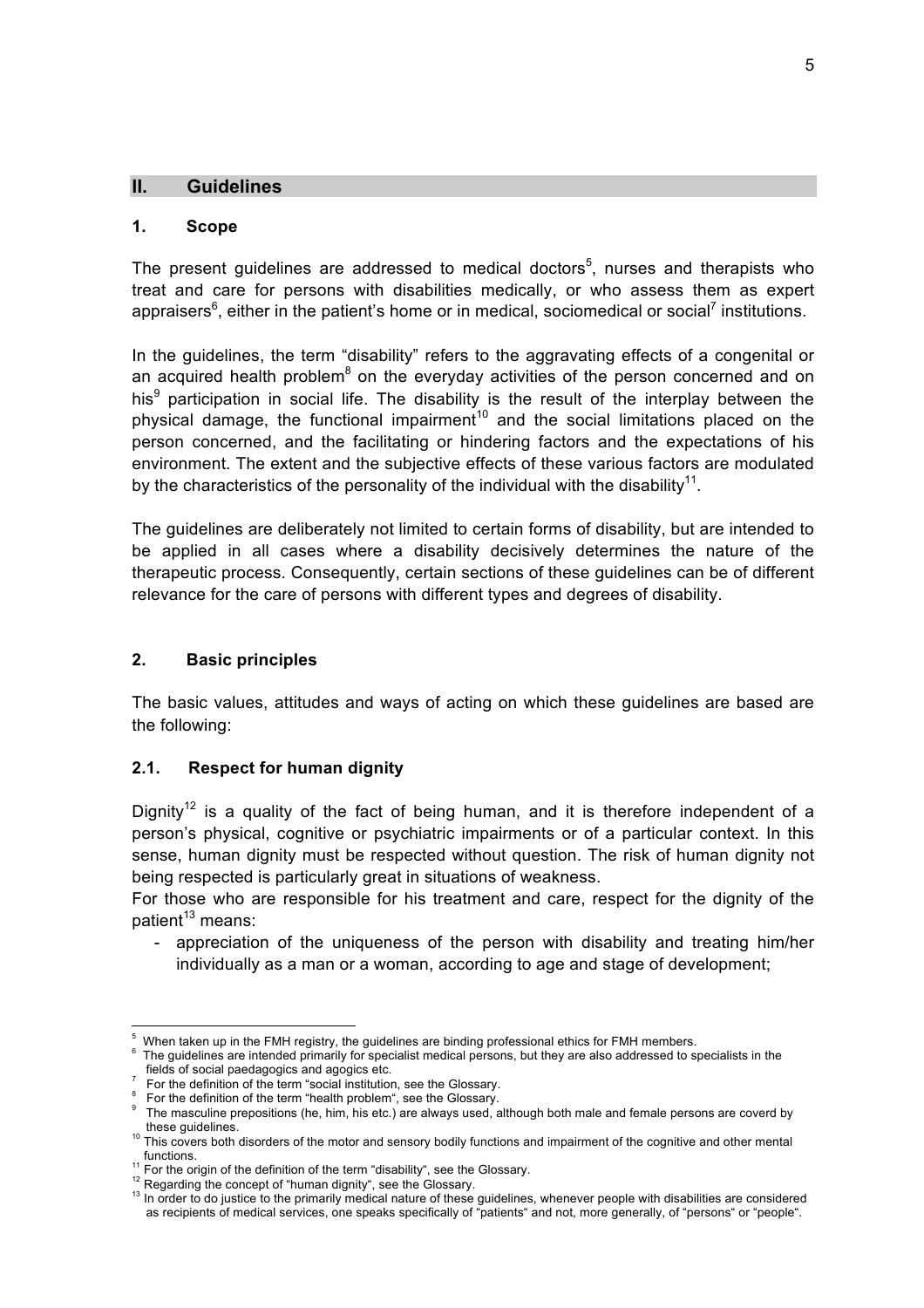- taking into account the patient's particular vulnerability with regard to both behaviour and communication, and treating him with respect, empathy and patience;
- support of the patient in his efforts to achieve an independent, well integrated life;
- taking into account the aspects of power and dependence in the patient's relationships;
- awareness that concepts of normality and of being different and of participation and exclusion depend on one's own perspectives.

### **2.2. Respect for personal autonomy**

Every person has the right to self-determination. This also applies when a disability leads to limitation of the patient's capacity for autonomy. A person is capable of personal autonomy if he is in the position to fully appreciate his life situation and on the basis of this to make decisions that are in line with his values and convictions and to express his will in these respects.

For those who are responsible for his treatment and care, respect for the personal autonomy of the patient means:

- supporting, without pressure and with empathy, the necessary individual processes of the patient's capacity for personal autonomy (appreciation of the situation, recognition of the various possible decisions and their consequences, their evaluation on the basis of his own preferences, the expression of his decisions and wishes and their enactment) ;
- determining, in the case of patients with limited personal autonomy, what their level of autonomy in fact is and how this can be taken into account in the decisionmaking process;
- involving persons who are close to the patient, to support him in the communication process, provided that he wishes this and that it is in his best interests;
- taking into account the fact that both within the team responsible for his care and among his relations<sup>14</sup> the necessary perception of the patient's wishes, through empathy, involves the risk of projection of their own wishes and preconceptions.

### **2.3. Justice and participation**

In a society that is oriented according to the basic principles of justice, great importance is attached to the participation of all its members, with equal rights, in social life. As a limitation on the possibilities for such participation is one of the main consequences of an impairment or the loss of certain functions, society makes special resources available for persons with disability. One important component of these special resources is medical treatment and care. This must therefore always be oriented towards the effects of the measures taken on the patient's possibilities for participation in social life. The International Classification of Functioning, Disability and Health (ICF) of the WHO provides support in this respect $15$ 

### **2.4. Consideration of the quality of life**

The medical treatment and care of patients with disability also always has to be assessed with regard to its effects on the quality of life. For those responsible for the treatment and

<sup>&</sup>lt;sup>14</sup> "Relations" are understood to be the patent's spouse/partner, his close relatives and other persons who are close to him.<br><sup>15</sup> See Glossary, under "Disability".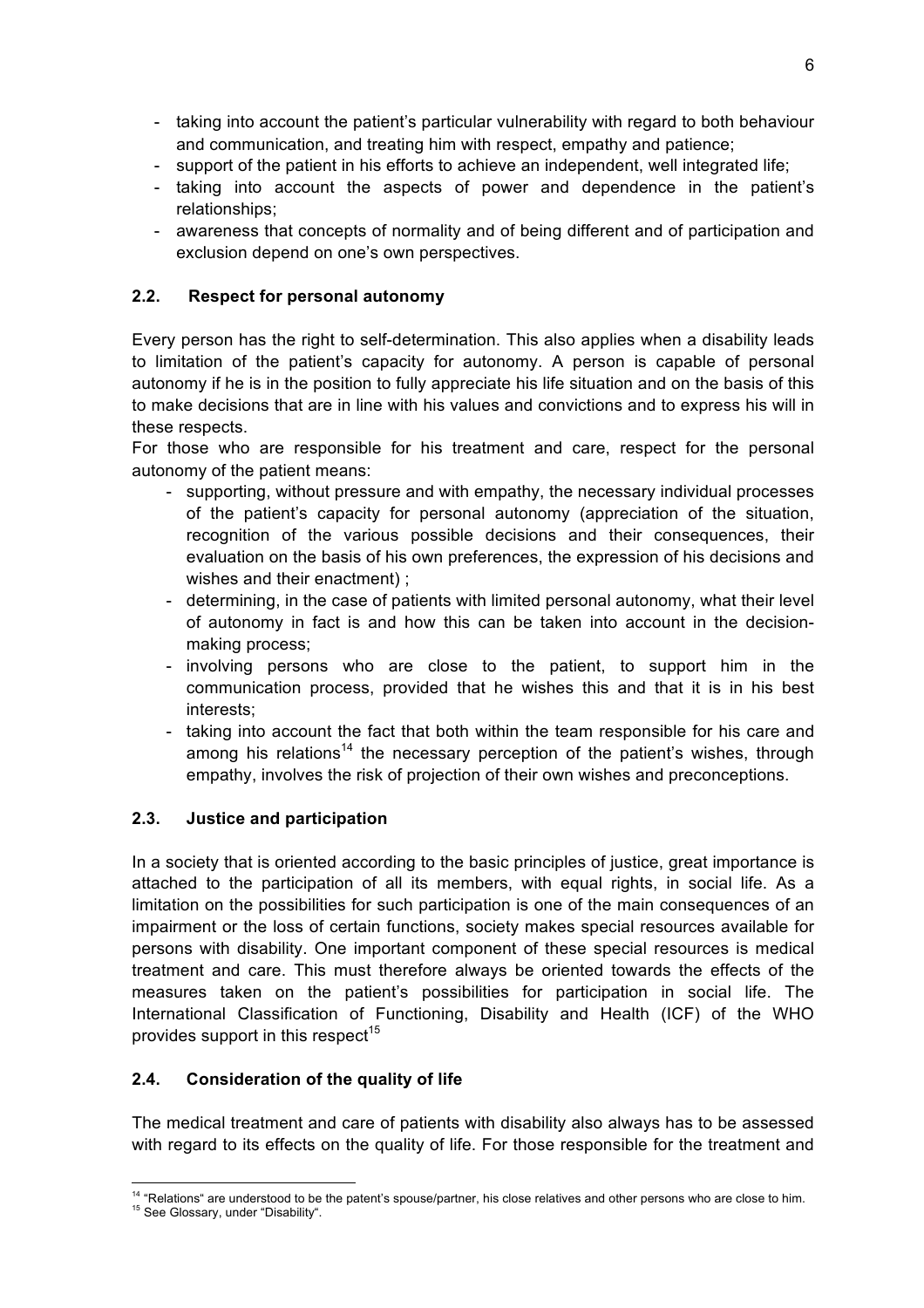care of persons with disability, adequate consideration of the quality of life, whether systematically by means of validated instruments or purely situation-based, means:

- placing the patient's subjective life experience, especially his satisfaction with his life situation, in the foreground;
- identifying the various dimensions of the quality of life (physical, emotional, intellectual, spiritual, social and economic) that are relevant for the for the medical question at hand;
- respecting the weighting of the different aspects of the quality of life from the patient's point of view;
- in patients with impaired possibilities of communication, inferring their subjective experience of life, as far as this is possible, on the basis of objective observations.
- when using these observations as a means of gaining access to the patient's subjective experience of life, being aware of the risk of projecting one's own wishes and preconceptions;
- explicitly considering the quality of life of the relatives and the carers, which is often very closely associated with that of the patient, and assessing the two separately.

The assessment of medical measures from the point of view of the quality of life is difficult if the patient cannot estimate the effects himself or if his possibilities of communication are impaired. Particularly difficult in this respect is the use of medical measures, which, although they can maintain or improve the quality of life in the long term, may impair it temporarily. In patients who cannot make decisions on their own and whose presumed wishes are not known, considerations regarding the quality of life must be based on the medical-ethical principles of "doing good" and "not harming".

#### **2.5. Care and responsibility**

In many persons with severe disability, giving them self-determination and breaking down the barriers to participation in society is not enough; they need special care from voluntary or professional caregivers. The fact of being referred for special care can create dependence, which can in turn disturb the feeling of their own value for those concerned and can make them vulnerable to abuse by others. It is important that the carer and the patient are always aware that dependence is one of the basic conditions of human life.

The need for care on the part of persons with disability requires acceptance of responsibility by their carers, either within the family, through personal assistance<sup>16</sup> or in social or sociomedical institutions. The care of persons with disability can be satisfying, but it can also be challenging and stressful. An excessive sense of responsibility increases both the dependence of the patient and the vulnerability of the carer. The idea of being responsible, alone, for the well-being of the patient can lead to wasteful application, and even exhaustion, of one's own powers and abilities. It can also make one susceptible to taking offence by the environment, which apparently or in fact shows too little understanding. If the patient, for his part, takes advantage of the mutual dependence of the carer in order to make unreasonable demands, this can complicate the situation even further.

<sup>&</sup>lt;sup>16</sup> "Personal assistance" covers all forms of support with which the persons concerned themselves determine who is of help to them, and where, when and how. This support is as a rule provided by the carers themselves.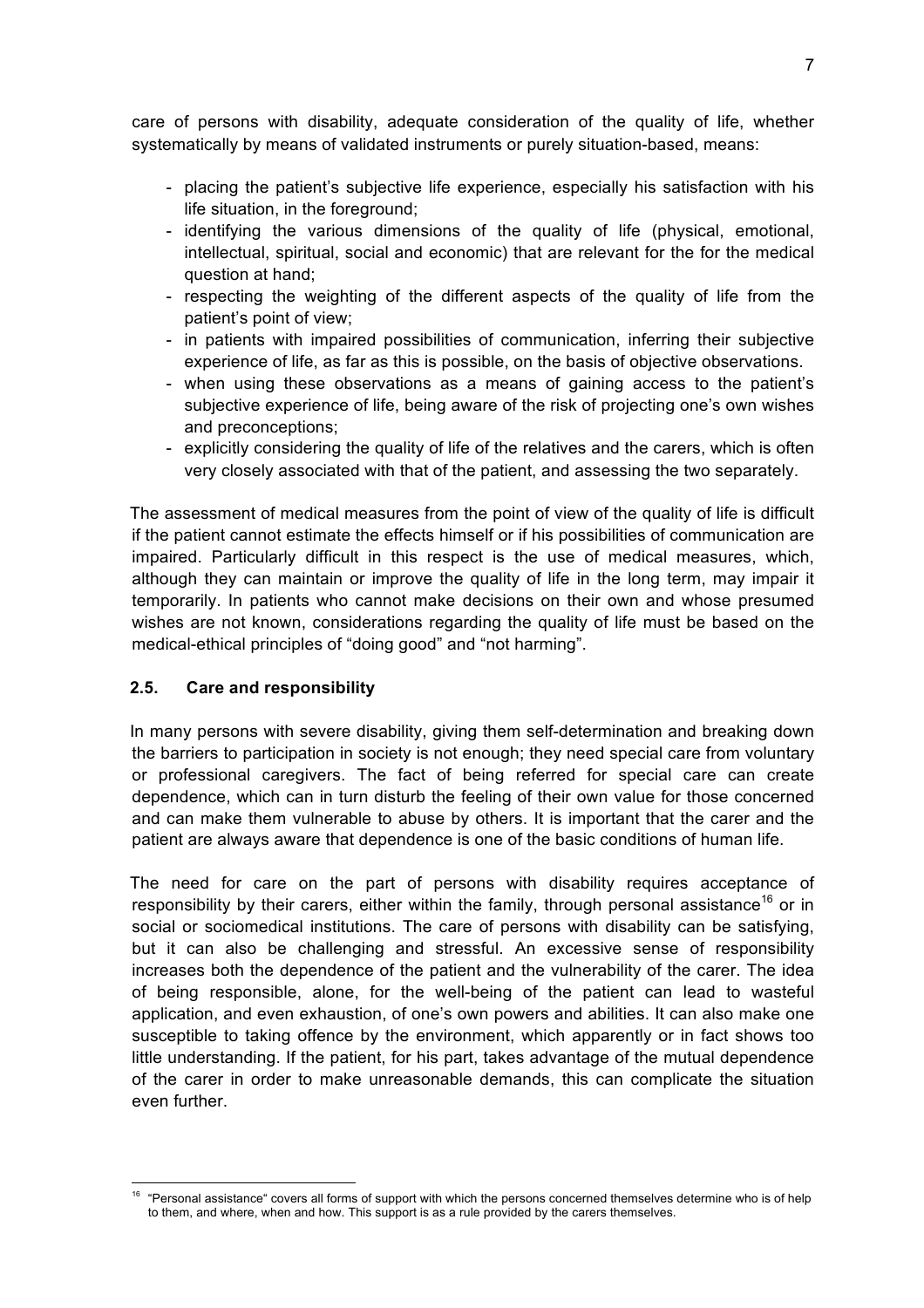In the field of medical care, the dependence of persons with disability and the special vulnerability of the carers have to be considered and taken into account according to the particular situation.

### **2.6. Appropriate medical treatment and care**

Every person has the right to appropriate medical treatment and care. This means, on the one hand, that any preventive, curative or palliative measure that is indicated must not be withheld because of an existing impairment or activity limitation. Any discrimination with regard to access to services in the health sector must be avoided. On the other hand, appropriate treatment and care require that the effects of the existing disability on the possible results of the treatment have to be considered and the individual wishes and needs of the patients have to be duly taken in account. The decisive criterion for the appropriateness of a therapeutic measure is its positive effect on the quality of life and life expectancy.

### **2.7. Continuous personal care and interdisciplinary cooperation**

Persons with disability often also have many different medical problems and are therefore being treated and cared for by specialists of different disciplines. Regular changes between treatment and care in institutions and in the home can lead to their being treated simultaneously or sequentially by different doctors. For this reason one doctor, who receives all the relevant information on the case, must be nominated as being primarily responsible for the patient's well-being. In the event of a change of responsibility, e.g. when the patient reaches adulthood, there must be a careful hand-over, preferably with direct discussion between the two doctors concerned and the patient.

The nursing care and the non-medical therapies provided in the medical environment must be included in the continuous personal care described above. The mutual information and coordination of all the doctors, nurses and therapists involved is needed, provided that the patient agrees to this. Members of various social and pedagogic professions are often also involved. Interdisciplinary coordination can be specific to the particular individual case, e.g. in so-called "helper conferences" in crisis situations. For the long-term care of specific forms of disability, specialised interdisciplinary ambulant consultations are the optimal solution.

For patients with cognitive or psychiatric impairment, contact with many different doctors can be confusing and worrying. This results in further impairment of their already limited capacity for personal autonomy. A person of confidence who is well acquainted with the patient's case history should therefore accompany him on all his visits to the various doctors.

### **2.8. Collaboration with the social environment**

In the treatment and care of persons with disability in social and sociomedical institutions or in the acute hospital, the treating physician and the person responsible for the care of the patient must maintain good contact with the persons closest to him. In caring for patients with disability, in most cases the relatives are taking on great responsibility; their experience in the interpretation of symptoms and their intimate knowledge of the patient's habits, preferences and dislikes must therefore always be taken seriously as important contributions to the decision-making process.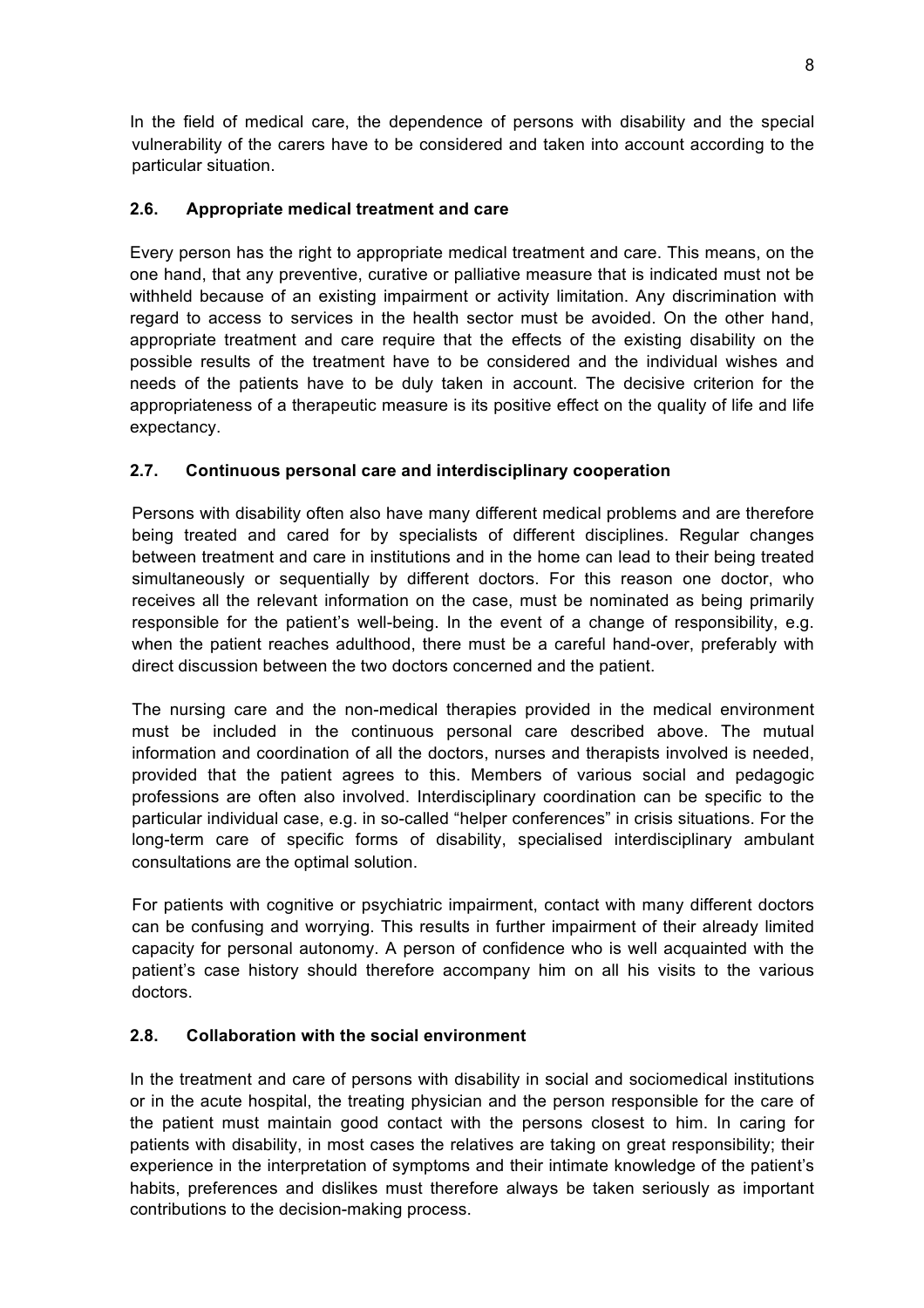The care of patients with disability in their own home often leads to considerable stress. Doctors, nurses and therapists have the task of advising and supporting the relatives and other carers.

#### **3. Communication**

Adequate, open and sympathetic communication with the patient is a precondition and an integral component of every good treatment and care. Not all patients with disability are in need of support or special forms of communication. To underestimate the capabilities of these patients can in fact give offence to them.

For patients with specific needs, the way of communicating with them must be adapted to the particular situation. Care must be taken to ensure that

- if possible the discussion takes place with discussion partners whom the patient knows, at a place that is also known to him;
- aids that are required because of impaired eyesight or hearing must be used to optimal effect and the environmental conditions for the discussion (lighting conditions, background noise) must be favourable;
- the medical person who is conducting the discussion has made himself acquainted with the intellectual level on which it is possible to communicate with the patient and is conversant with all the necessary means of communication (pictograms, pointer tables, computers etc.);
- any third persons who may be needed are present, such as interpreters, e.g. for sign language, or relatives who understand the patient's nonverbal utterances well or who have their own method of communicating with him;
- the increased time that is needed for the person with disability to receive, to understand and to provide information, is planned for from the beginning;
- even when communication is difficult, the patient is always spoken to directly and under no circumstances does one discuss or make decisions over his head.

#### **3.1. Information on medical treatment and care**

Adequate and understandable information on all the planned medical, nursing and therapeutic measures are necessary, so that patients can assert their right to selfdetermination. Because of a disability, the possibility of understanding routinely provided information or of actively acquiring additional explanations and knowledge can be limited. Especially patients with cognitive or psychiatric impairment or with limited possibilities of communication are very dependent on the way in which they are informed.

Understanding of the information received and the ability to make decisions can be facilitated and the patient can be given a feeling of security and orientation if the medical discussion partner

- uses simple speech (short sentences and avoidance of foreign words, abbreviations and different expressions for the same terms);
- speaks slowly and clearly, with eye contact at eye level;
- provides the information in small portions;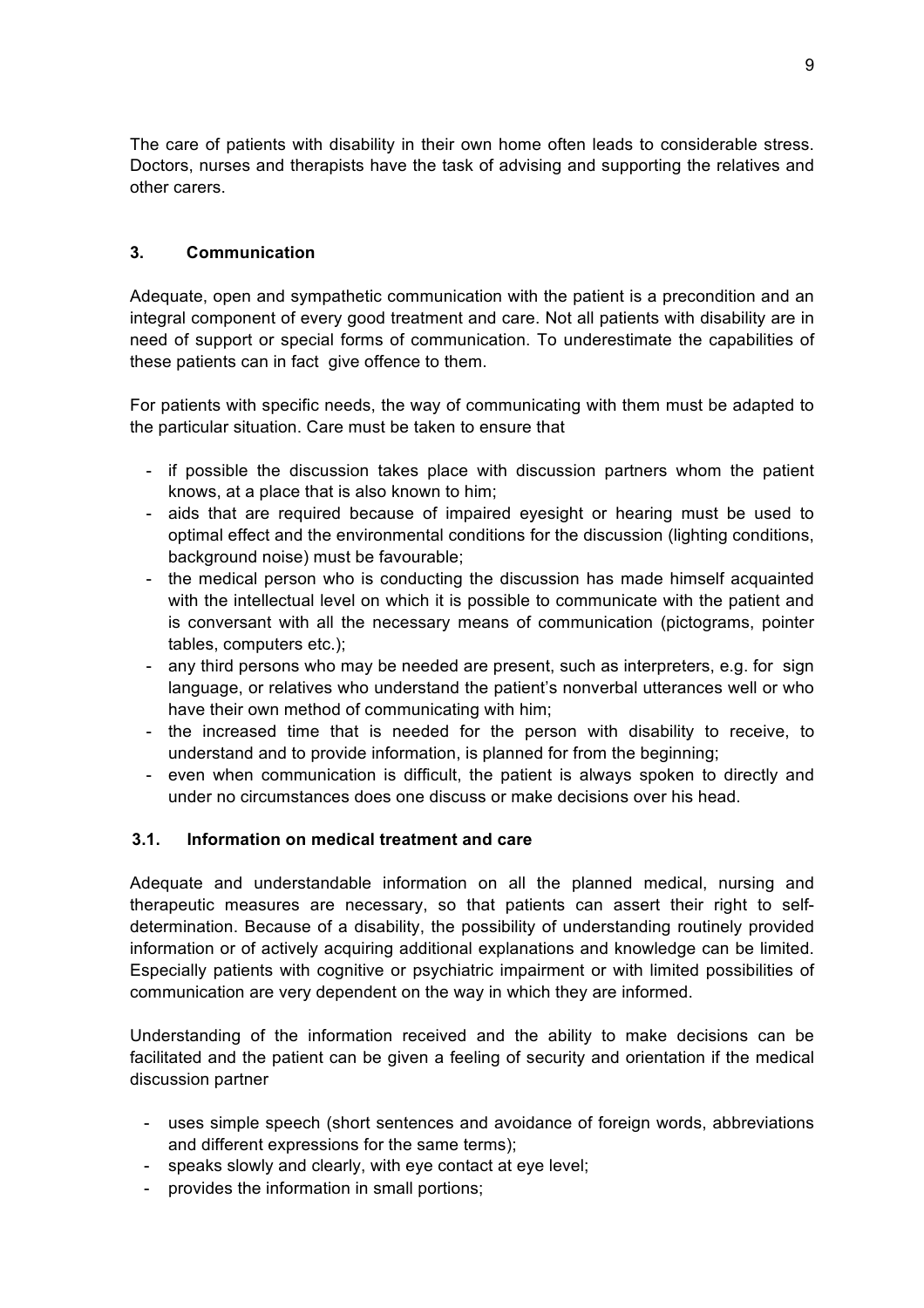- supports his statements by repeating them in different variations and with gestures, pictures, pictograms etc.;
- describes the medical measures that are planned to the patient by explaining the procedures, showing the various instruments to be used and visiting the different places where they are carried out.

The involvement of third parties (relatives, legal representatives, confidants) is according to rules laid down in Chapter 4. In this connection it has to be considered that these persons can play different roles:

- They can provide essential help in communication, in order to determine the patient's wishes.
- According to the rules laid down in Chapter 4, they can participate in the making of decisions on behalf of patients who are incapable of discernment.
- They may also promote their own interests, which do not necessarily have to be the same as those of the patient.

It is often difficult to differentiate between these various roles. In many cases it is therefore important to also have a discussion with the patient alone.

### **3.2. Information on diagnosis and prognosis**

A very difficult situation for everyone is informing the patient or his relatives of a diagnosis that leads to, or could lead to, a disability. This can be a "one off" event or it may have to be repeated several times as the disability progresses. Special powers of empathy are required in order to give the patient a realistic picture of the disability and its consequences without destroying all hope. To achieve this, the person concerned must be allowed sufficient time to absorb the news and to be able to ask his first questions. The first discussion should not include too many suggestions, as the patient's intellectual receptiveness is often impaired by emotional factors. The disability, its effects and any possible treatment must be explained to the persons concerned in an easily understandable manner. In particular, any existing self-help and specialist help and other possible information, and the possibility of psychological support must be explained to them. Special attention must be paid to the non-verbal messages that are included, intentionally or unintentionally, in such discussions, as these deeply affect the persons concerned. They often remember, for the rest of their lives, whether their discussion partner has shown disparagement, delimitation and hopelessness or respect, empathy and confidence.

#### **4. Decision-making processes<sup>17</sup>**

Decision-making procedures and structures must take into account the specific situation of the patient. In particular, care must be taken to ensure that the patient and his possible representative are informed adequately and in an understandable manner<sup>18</sup> and that they can make decisions without being under pressure.

 $17$  In this connection see, in particular, "The right of patients to self-determination". Medical-ethical Gudelines of the SAMS.<br><sup>18</sup> See Chapter 3, Communication.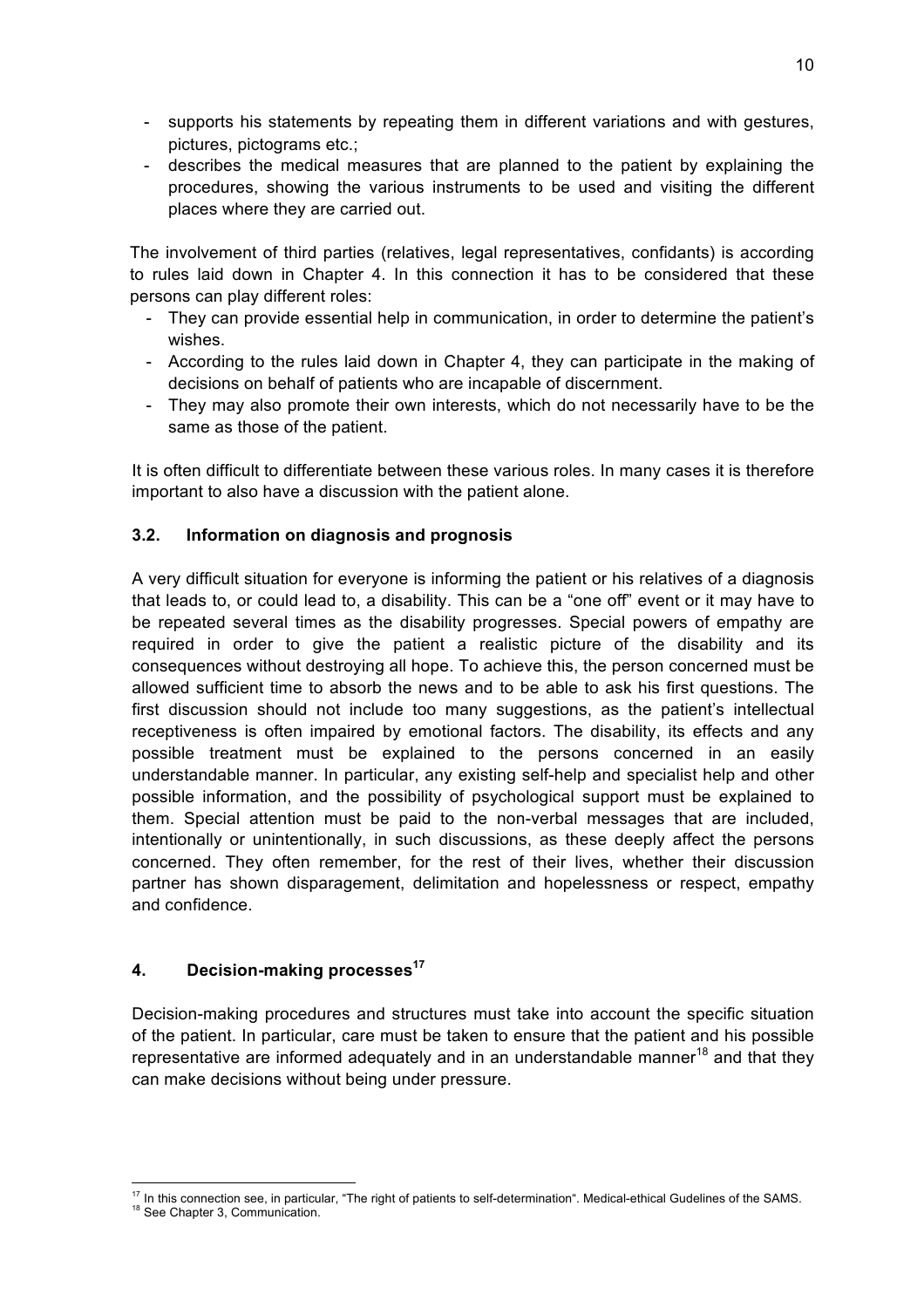#### **4.1. Persons capable of discernment**

Doctors, nurses and therapists may treat or care for patients wh**o** are capable of discernment<sup>19</sup> only with their consent after having been duly informed.

Minors and adults with disability can also be capable of discernment with regard to their situation and can decide on their medical treatment and care. However, in the case of such a decision their powers of discernment must be carefully clarified.

It is the duty of the specialists to include minors or disabled adults in the decision-making process, as far as this is possible, and to obtain their consent. They must not be subjected to excessive pressure in making their decision; however, decisions must also not be made on their behalf if they wish to, and can, actively participate in decisions regarding their treatment and care. In decisions of major importance, the patient's legal representatives (parents, guardians) must be consulted, provided that the patient does not object to this.

If a minor or an adult patient with disability is not in agreement with a suggested treatment and care, the significance and importance of which he understands, then such treatment may not be carried out<sup>20</sup>. However, it must be carefully checked whether this refusal really corresponds to his free will $^{21}$ .

In many patients (especially in the case of psychiatric impairment), with the passage of time their powers of discernment can show considerable variation. Statements made by the patient in writing and other indications of his presumed wishes are particularly important.

### **4.2. Persons incapable of discernment<sup>22</sup>**

Decisions regarding the treatment and care of patients who have never been capable of discernment<sup>23</sup> must be based exclusively on their best interests, and they must be made in consensus with the patient's legal representatives<sup>24</sup>. A person who is incapable of discernment must therefore be included in the decision-making process, as far as this is possible.

If the patient had been capable of discernment at an earlier point in time, his treatment and care must be in accordance with his presumed wishes. In this connection, precedence is given to written statements on the part of the patient or statements by the representative (confidant) named by the patient to deal with medical matters or by other persons who are close to the patient. If the patient does not have a representative or relatives $^{25}$  who can provide information on his presumed wishes, the Court of

<sup>&</sup>lt;sup>19</sup> "Capability of discernment" means the ability to perceive reality and to form judgments and wishes, and the ability to make one's own choices. See also the comprehensive explanation of the terminology in: "The right of patients to self-

determination in the Medical-ethical-ethical-ethical-ethical-ethical-ethical-ethical-ethical-ethical-ethical-ethical-ethical-ethical-ethical-ethical-ethical-ethical-ethical-ethical-ethical-ethical-ethical-ethical-ethical-e

 $22$  In different Cantons there are explicit legal requirements on the procedure in the case of patients who are incapable of discernment, which take precedence over the guidelines.

These patients being genuinely incapable of discernment have never had the capability from birth on to form relevant

intentions with regard to medical treatment.<br><sup>24</sup> Legal representatives are persons who represent patients on the basis of a legal authorisation granted to them.<br><sup>25</sup> According to the current regulations at the Federal le certain Cantons persons who are close to a patient who is of full age but incapable of discernment, or a member of his family are legally authorised to give their approval for a treatment.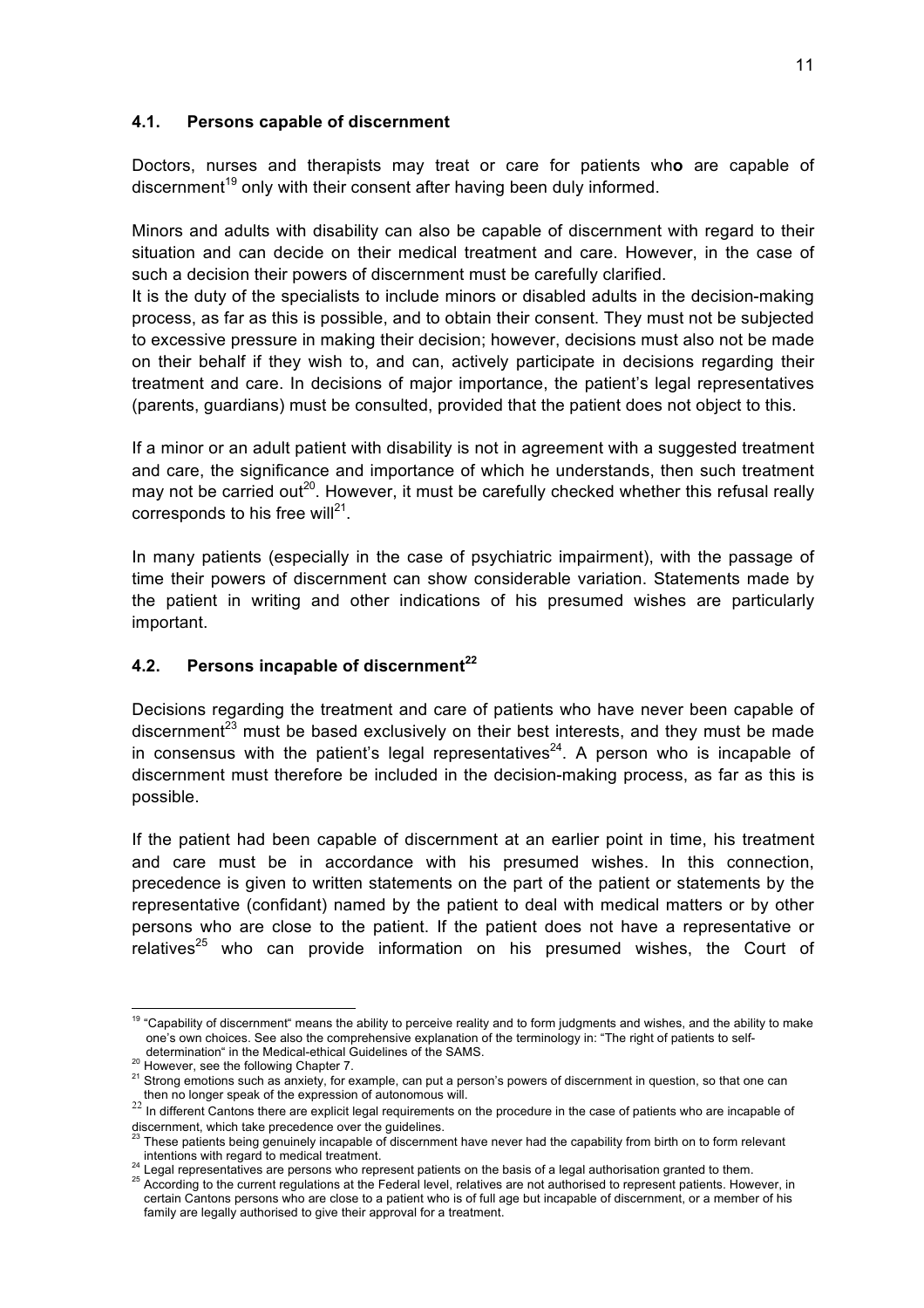Guardianship must be informed, especially in the case of prolonged treatment or high-risk operations.

If the legal representatives refuse to give their agreement to a treatment that is in fact in the best interests of the patient, the Court of Guardianship must be informed. However, if there is insufficient time for the Court of Guardianship to be informed, because of the urgency<sup>26</sup> of the case, the operation should and must be carried out, even if this is contrary to the express wishes of the patient's representative.

### **4.3. Decision-making within the care team**

Medical treatments and measures taken for the care of patients often require an interdisciplinary decision-making process. Before such treatment or measures are suggested to a patient, they must first be discussed within the care team, who must try to arrive at a decision that is acceptable to all the participants. Important decisions are recorded in writing, regularly checked and appropriately adapted, if this proves to be  $necessary<sup>27</sup>$ .

The need for interdisciplinary collaboration does not relieve the treating physicians, the nurses and the therapists of their responsibility for the decisions and the measures to be taken within their area of responsibility.

### **5. Medical treatment and care**

### **5.1. Aetiological diagnosis**

Persons with disability have a right to an adequate diagnostic investigation of the nature and the cause of their health problem. An as accurate as possible delineation of the causes of an impairment or activity limitation can help the patients concerned and their relatives, as well as also the medical persons responsible for their treatment and care

- to make more specific plans for the preventive, curative and rehabilitative treatment of the impairment;
- to better prevent the complications and further illnesses that are be expected;
- to be able to better integrate and assimilate the fact of the impairment into the patient's life history;
- to recognise the genetic risks and to take these into account when considering family planning.

### **5.2. Promotion of health and prevention**

It has to be taken care that persons with disability can benefit from all measures that are available to the general population for the promotion of health and prevention. Vaccinations and medical check-ups in the age-groups and risk situations for which they are intended are to be recommended and should be carried out if the persons concerned are in agreement.

<sup>&</sup>lt;sup>26</sup> If neither the patient himself nor his representative can give their agreement in good time, or if there is reasonable doubt concerning the validity of a refusal of treatment because of the lack of capability for discernment or a conflict of interests with the legal representative, in order to save life or to prevent serious sequelae any treatment, nursing or care that

cannot be postponed must be carried out. 27 See Chapter 6, Documentation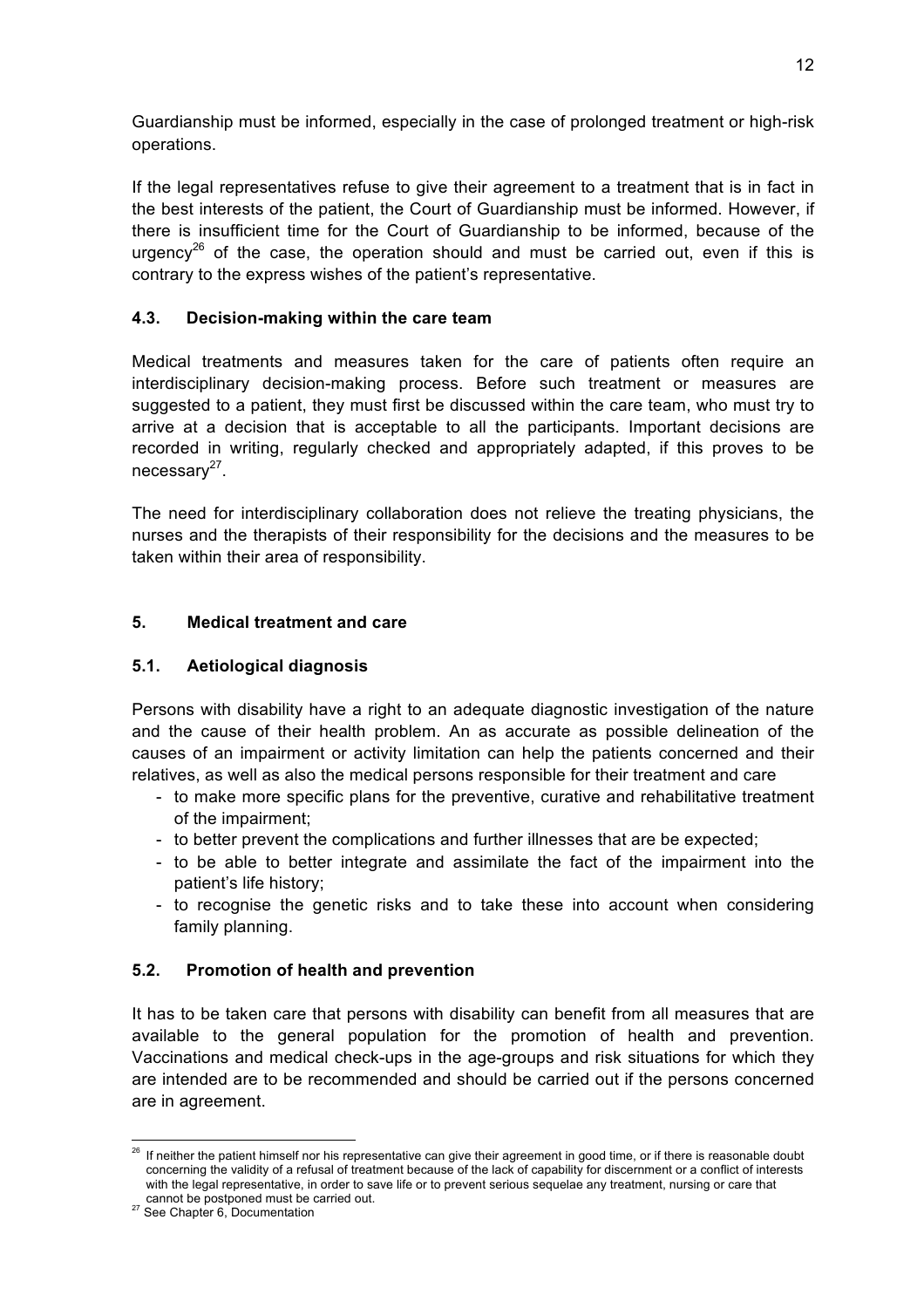For persons with disability, any underlying health problems and their effects on everyday life can alter the risk situation in comparison with the general population. For example, more risks have to be expected because of lack of mobility, poor nutrition, problems of self-esteem, anxiety and neglect. The existing risks must be explained in a suitable manner to the persons concerned and their carers, who must also be informed of the possibilities for the promotion of health.

Various medical associations have drawn up and published specific preventive programmes for many genetic disorders, congenital malformations and chronic illnesses that occur in patients with disability. The regular check-ups that are recommended in these programmes allow optimal early detection and treatment of complications and further illnesses. It is part of the treatment and care of persons with disability to give the possibility of access to these special measures.

#### **5.3. Acute therapy**

In the event of acute illness or injury, all persons with disability have the right to immediate medical help, with a proper diagnosis and effective treatment, irrespective of the nature and extent of their disability. Special aspects specific for the particular disability can complicate history taking, clinical examination, the interpretation of the findings and choice and application of the best possible therapy. The health problem underlying the disability or the patient's particular way of life can alter his response to standard therapies, especially those based on drugs, and can lead to unexpected side effects. These difficulties must be dealt with on the one hand by consulting the relatives, carers and medical persons who have treated the patient previously and on the other by searching the literature for information relevant to the disability or by consulting external experts.

The complexity of the problem, the competences that are available locally, the time pressure and the geographical considerations decide whether an investigation and treatment are possible at the place where the patient is first seen, or whether one should try to transfer him to a specialised medical centre. In this connection, the need for the special nursing care that is necessary in order to maintain the patient's present level of independence also has to be taken into account. Carers from the family or from the institutional environment should come to the hospital in an advisory and supportive capacity, but not as replacements for the competent nursing staff.

After the acute situation has been dealt with it must be clarified, as soon as possible, whether a rapid return to the patient's earlier way of life is possible or whether other solutions, temporary or permanent, must be found. Here too, consultation of external experts or transfer to a specialised institution can be of practical value.

#### **5.4. Treatment of psychiatric disorders**

Psychiatric illness can lead to transient or permanent impairment or can complicate a preexisting disability situation.

Psychiatric disorders can occur as a reaction to a physical or cognitive impairment or to the conditions of life resulting from this, but they may also occur without any recognisable connection with the existing disability.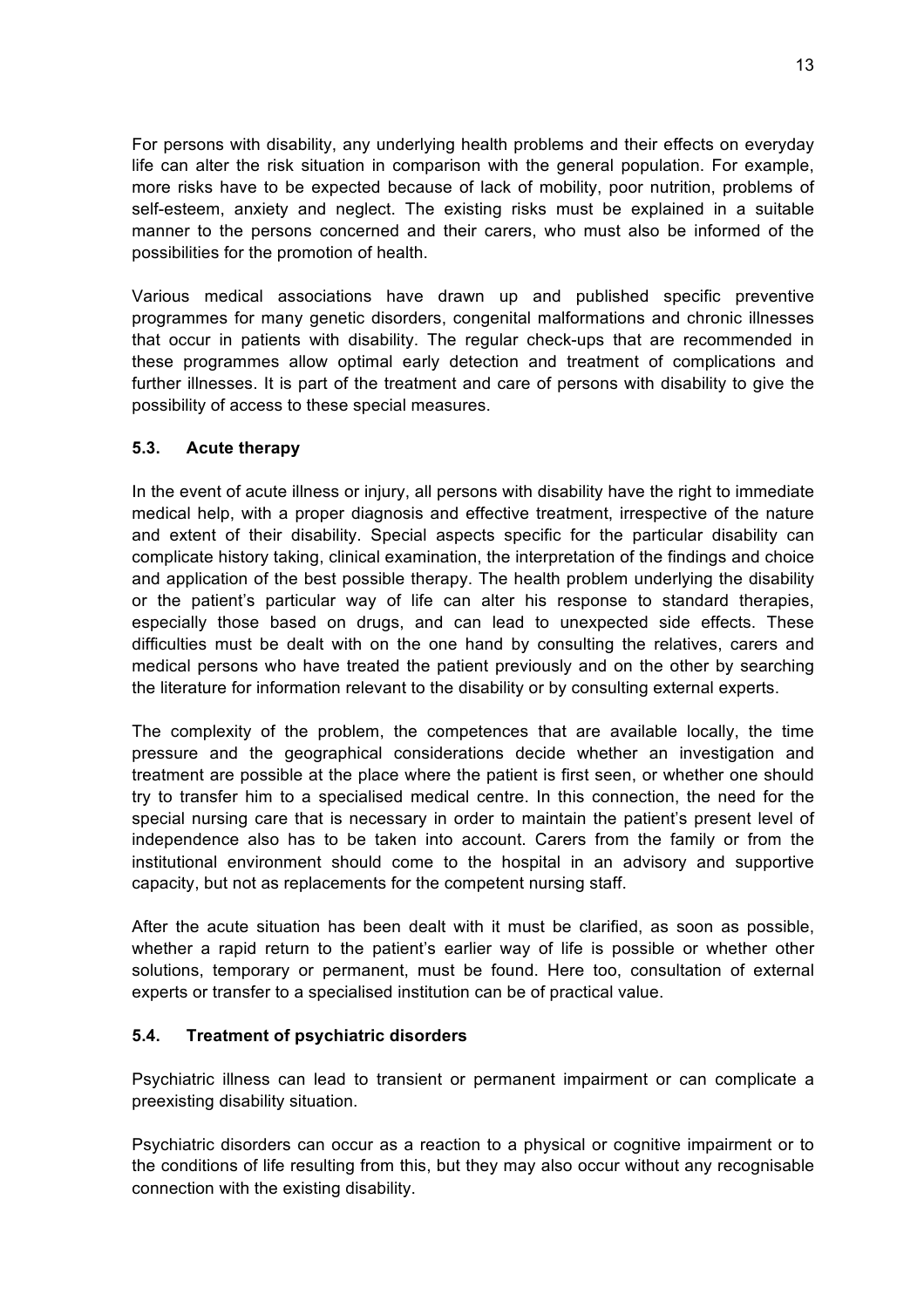It often requires specialised psychiatric knowledge to differentiate between mental disorders and abnormal behaviour resulting from disorders of communication or unsuitable living conditions. Special knowledge is also needed to make a diagnosis and to carry out the treatment. In particular, problems of communication and cognition due to a disability must be identified and an adequate therapeutic setting created, together with the patient and his relatives and carers. Psychotropic drugs must be used according to professional criteria and not with the primary aim of reducing the amount of care required. They must be carefully checked with regard to their effects and their side effects over the further course of the condition.

Due attention must be paid to the stressful situation for the relatives and the carers, which may persist for years, and if necessary they must be given help.

### **5.5. Rehabilitation**

Rehabilitation after an illness or an injury or rehabilitation after congenital damage or damage occurring in early childhood covers all medical measures that as far as possible reduce the effects of incurable sequelae and is therefore of very special importance for persons with disability. Physical, mental and social capacities and possibilities must be restored, developed and maintained as far as this is possible. The rehabilitation team, with specific training and experience, and the patient, with his personal conception of life and his wishes, must together estimate the potential for rehabilitation and set individual objectives.

Rehabilitation is basically a long-term procedure and therefore needs sufficient time. With certain health problems targeted and intensive rehabilitation is necessary in order to reduce the extent of the damage. At the same time, however, account has to be taken of the continuing course of the patient's condition. This can be characterised by progression or improvement of the underlying illness, by newly occurring diseases, by increasing age and by sudden or insidious changes in the patient's mental and social conditions. Regular reassessments are therefore needed, lifelong, with a standardised evaluation of the biopsycho-social situation. These lead to new, adapted rehabilitation objectives, which facilitate effective and need-oriented further treatment.

### **5.6. Palliative care<sup>28</sup>**

Congenital or acquired impairments or activity limitations may be so severe that from the beginning, or as a result of progressive deterioration, life expectancy is reduced, without any prospect of a cure. Alongside the efforts for rehabilitation, adequate measures therefore have to be made available which alleviate the physical symptoms and at the same time take into account the social, mental-emotional and religious-spiritual needs of the patients.

In patients with limited powers of communication the recognition and differentiation of physical symptoms such as pain, muscular tension, nausea and respiratory distress on the one hand, and negative emotions such as anxiety, loneliness, rage and grief on the other is very demanding and makes appropriate palliative care difficult. Knowledge and use of suitable assessment instruments are indispensable for the care of these patients.

<sup>&</sup>lt;sup>28</sup> See "Palliative Care". Medical-ethical Guidelines of the SAMS.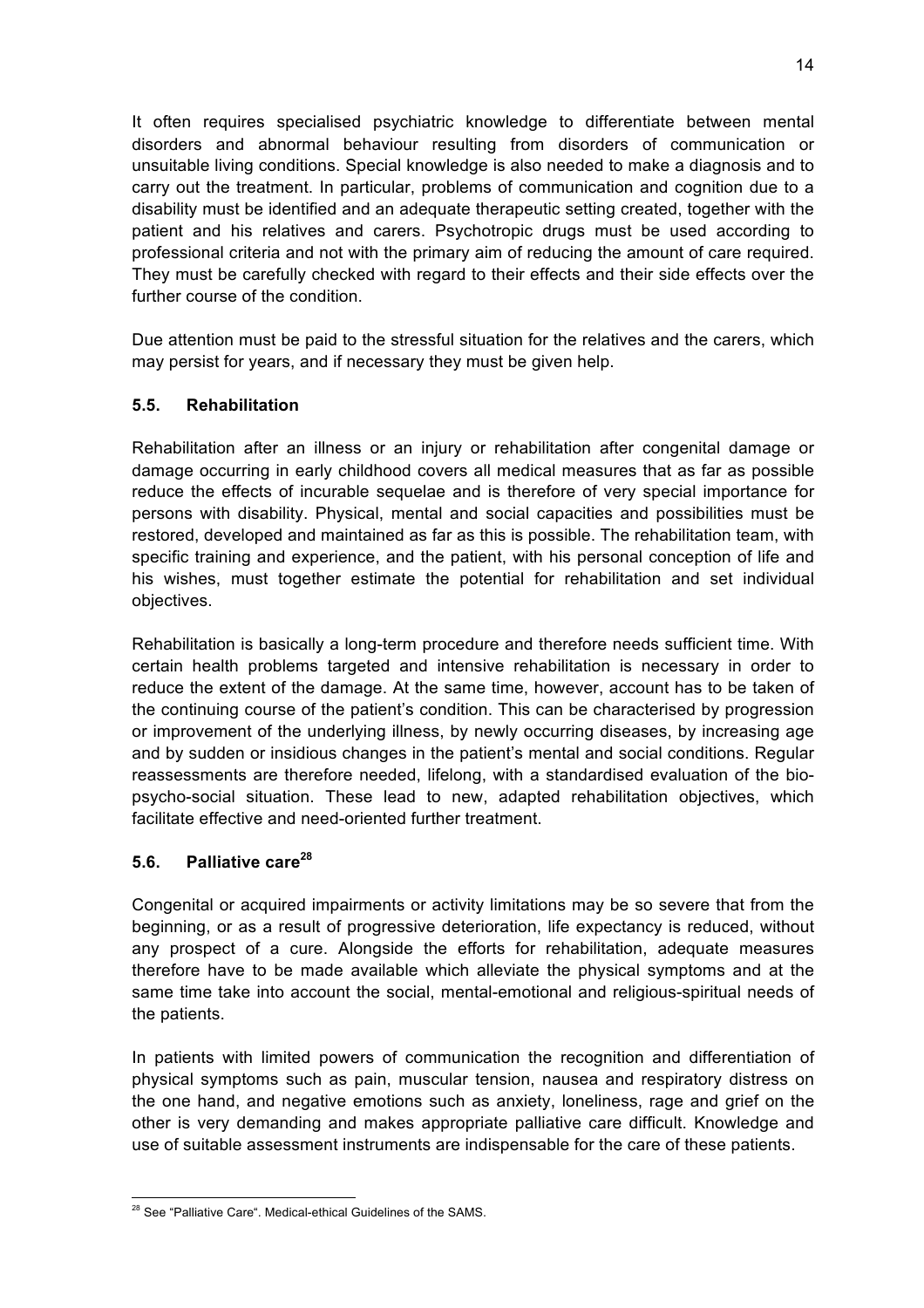In the interpretation of new or deteriorating symptoms it always has to be carefully clarified whether they are in fact an untreatable deterioration of the underlying illness or a newly acquired treatable health disorder. Care has to be taken in order that useful curative options are not forgone due to single-minded focussing on symptomatic therapy. Possible diagnostic and therapeutic steps must be evaluated in the course of a careful, ethical decision-making process with regard to the benefits and the stress for the patient. At the same time, palliative measures must be initiated in each case

## **5.7. Dying and death<sup>29</sup>**

If an unpreventable deterioration of the state of health develops, the patient's approaching demise must be discussed, in an appropriate manner, with him and with his relatives. The way in which the disability has affected the patient's life and his communication with the doctors, nurses and therapists can also be a guide for the dialogue in this terminal phase. It can sometimes be helpful to address possible options at the end of the patient's life and to draw up a ruling on the patient's treatment already at an earlier point in time.

The difficult emotional situation of long-term carers within the family or in an institution has to be considered, in that they have to be suitably involved and, if necessary, supported in the structuring of the terminal phase of the patient's life.

## **6. Documentation and data protection**

### **6.1. Case history and documentation on care**

A continuous documentation, which is constantly up-dated is kept for each patient<sup>30</sup>. Besides the data concerning the case history, diagnosis and course of the condition and the prescribed treatments etc., in particular the procedure for obtaining informed consent from the patient and/or his legal representative should also be documented. For older adolescents and incapacitated adults the patient's dossier should also contain information concerning for which decisions the patient was considered to be incapable of discernment and for what reason. If measures are taken which limit the patient's freedom, these are also to be recorded in the patient's dossier. The documentation should contain data on the reason for and the nature of the measure taken, its purpose and duration and the results of the regular re-assessment.

## **6.2. Confidentiality and obligation to inform third parties**

The doctor, the nursing staff and the therapists are bound to professional secrecy<sup>31</sup>. Data may be collected, recorded, evaluated and passed on to third parties only in accordance with the legal provisions concerning data protection. Information may be passed on to third parties only with the express consent of the patient or his legal representative or on a

<sup>&</sup>lt;sup>29</sup> See "Care of patients with terminal illness". Medical-ethical Guidelines of the SAMS.<br><sup>30</sup> Depending on the legal nature of the doctor-patient relationship, the question of the obligation to document the case is

assessed according to the standards of the Federal Private Law (OR) or the Cantonal Public Law.<br><sup>31</sup> Professional secrecy according to Article 321 of the Swiss Penal Code (StGB) applies for medical doctors and other medical persons; for personnel of an institution, who are not subject to the conditions of Article 321, the rules regarding professional secrecy that are contained in their contract of employment are applicable; professional secrecy is also regulated, in part, in Cantonal Law.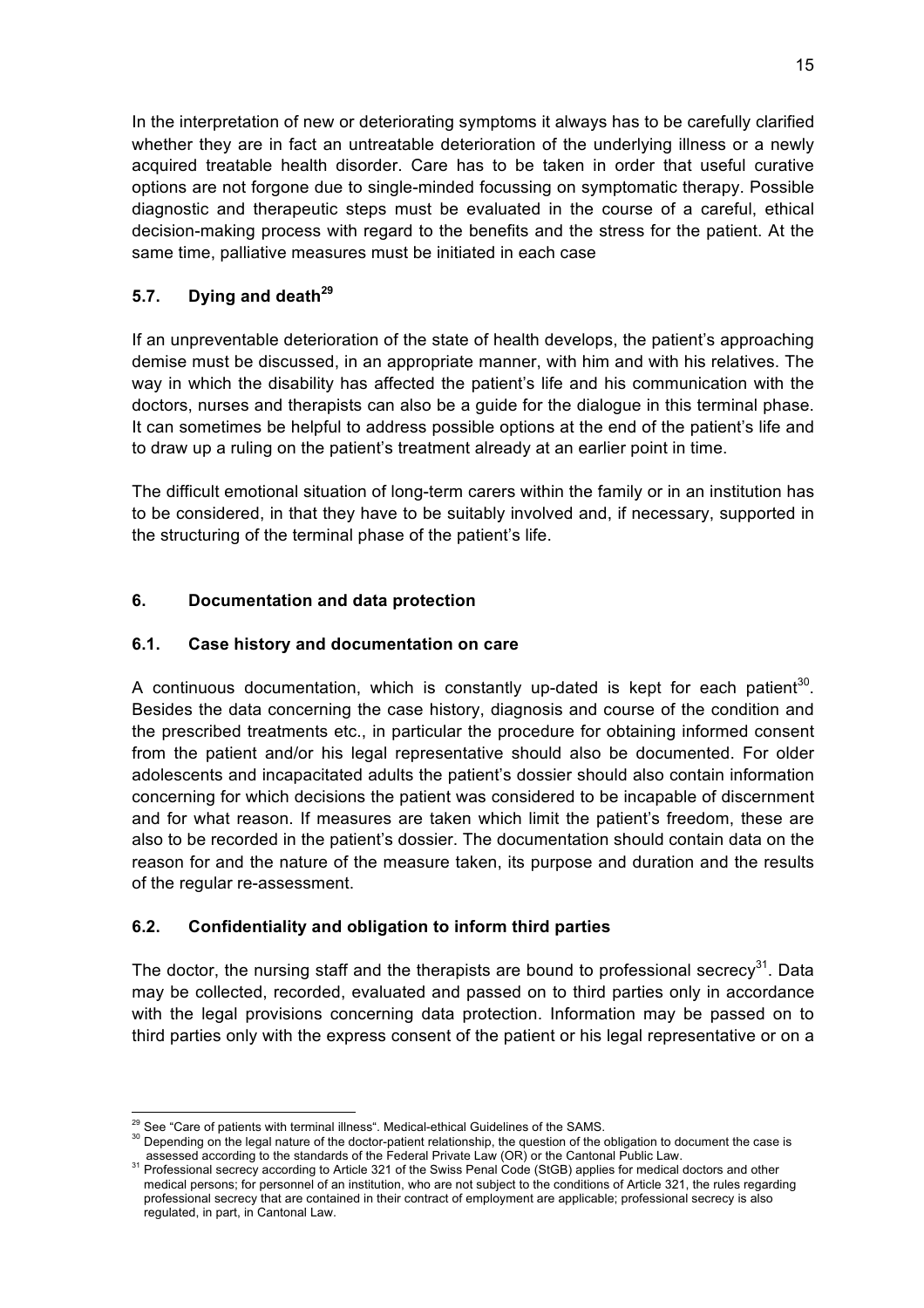legal basis or with the written approval of the responsible authority or the supervising authority $32$ .

### **7. Coercive measures<sup>33</sup>**

Behavioural disorders, restlessness or confusion arising as a result of mental disease or for other reasons in patients with disability can lead to danger to themselves or to others and/ or to serious effects on the life of the community. The use of coercive measures<sup>34</sup> in order to avoid such dangers represents violation of the patient's basic rights and must therefore remain the exception. It must be proportionate and must be oriented to the best interests of the patient. Federal and Cantonal regulations must be observed.

### **7.1. Conditions<sup>35</sup>**

A coercive measure may be taken only if all the following conditions are met:

- The patient's behaviour to a considerable extent constitutes a danger to his life and his health or those of others or can have serious effects on the life of the community.
- The unusual behaviour that is observed is not due to causes that can be eliminated, such as pain, side effects of drugs or disturbing environmental influences such as interpersonal conflicts with the carers, inadequate communication, unsuitable living conditions or inadequate care.
- Other measures that involve less impairment of the patient's personal freedom cannot be applied with any prospects of success.

### **7.2. Concomitant measures**

One should always be aware that with coercive measures there is a risk of harm. Therefore it must be ensured that while such a measure is being carried out the patient's condition is monitored as closely as possible. The measure taken is evaluated at regular intervals<sup>36</sup>; the frequency of the evaluation is dictated by the nature of the measure concerned. The measure taken is terminated as soon as the conditions according to Chapter 7.1 are no longer met.

### **8. Maltreatment and neglect**

#### **8.1. Definitions**

Physical, mental and sexual abuse and maltreatment and neglect are expressions of the misuse of a relationship of dependency. The law protects the personal integrity of the individual and therefore considers such abuse and maltreatment as criminal offences $37$ .

<sup>&</sup>lt;sup>32</sup> See Items 2 and 3 of Article 321 of the Swiss Penal Code (StGB).<br><sup>33</sup> See "Coercive Measures in Medicine". Medical-ethical Guidelines of the SAMS.<br><sup>34</sup> Coercive measures are all interventions that take place against him – or which in the case of his inability to communicate are against his presumed wishes. These include both measures that limit his freedom and forcible treatment.

<sup>&</sup>lt;sup>35</sup> Regarding the legal conditions, see the guidelines "Coercive Measures in Medicine", Chapter 3.2.1.<br><sup>36</sup> The evaluation also includes continuous documentation.<br><sup>37</sup> Crimes against life and limb.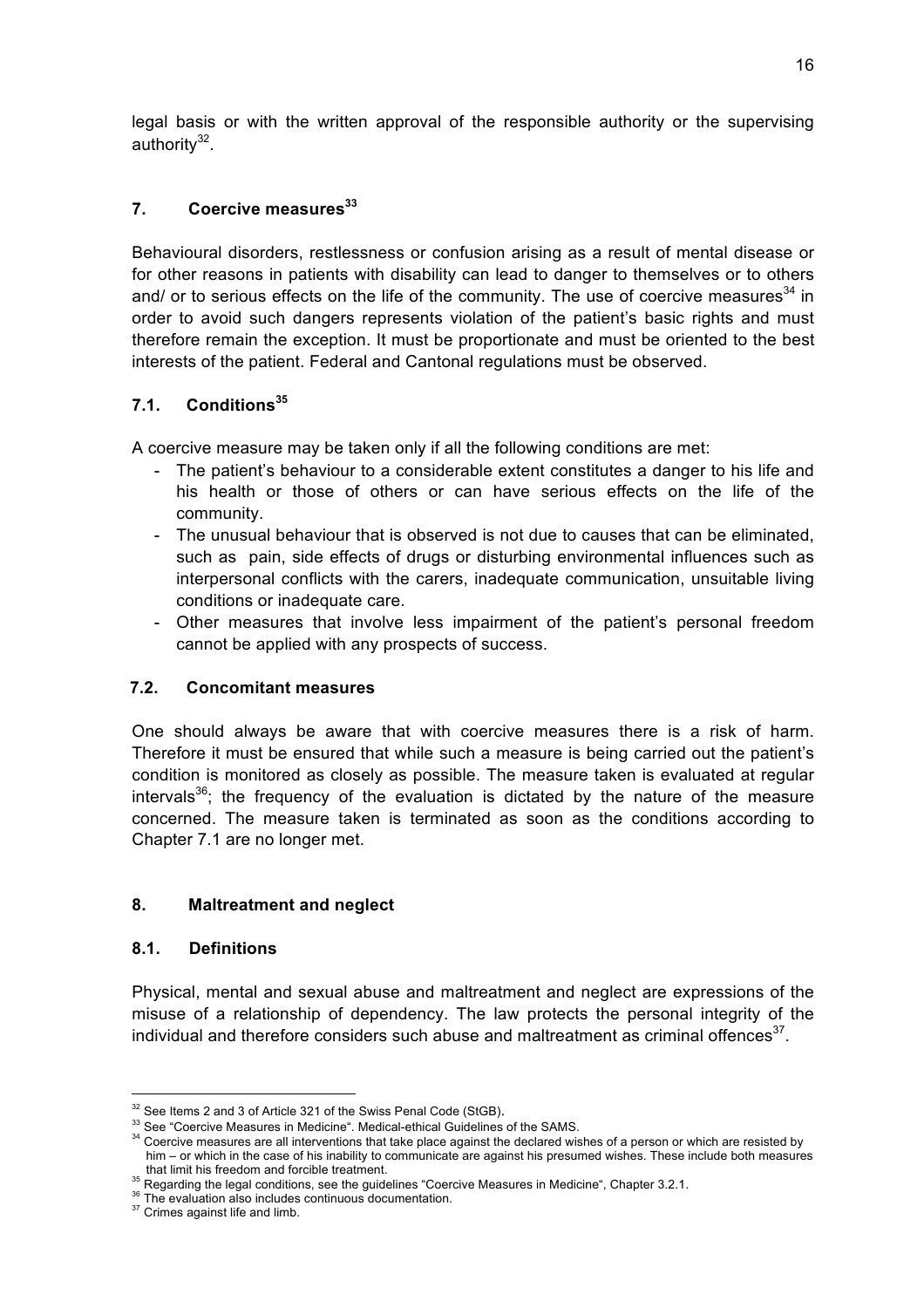Persons who are less able to defend themselves because of physical, cognitive or psychiatric impairment are more often victims of abuse and maltreatment. A special situation of dependence, such as exists in social institutions or in connection with medical treatment, nursing care or other therapeutic measures, can increase these dangers. In this connection the special vulnerability of the victim and the extent of the situation of dependence not only favour the incidence of such abuse but also make it difficult to detect.

Neglect means the inadequate fulfilment of the obligation to treat and care for a person, which is imposed on a carer on the basis of a legal responsibility, or a relationship of responsibility that is entered into voluntarily. The obligation to treat and care consists of providing support for the person concerned in meeting his needs, if he is not in the position to do this himself. All stages of the hierarchy of needs (physiological needs, need for safety, need for love/belonging, need for esteem and need for self-actualization)<sup>38</sup> can be subject to neglect. Paradoxically, neglect of the need for self-actualization can also occur as a result of excessive care, which can hinder a patient in his development and in the development of his personal autonomy.

Causes of neglect can be insufficient material resources, unfavourable environmental conditions, lack of time, insufficient knowledge and experience on the part of the carer and problems in his relationship to the patient.

#### **8.2. Recognition of risk situations and their prevention**

Doctors, nurses and therapists are under the obligation to consider the possible risk of abuse, maltreatment and neglect and to recognise and avoid corresponding risk situations. This applies to patient care both in medical, sociomedical and social institutions and in the family environment. Particular attention must be paid to the following situations:

- situations with a high level of care based on relatively limited resources;
- challenging situations for carers who are in training or who still have little experience;
- carers showing symptoms of stress or with unusual personal relationships;
- application of coercive measures;
- solicitation to observe the rules of living together;
- the risk that persons with disability may find themselves in a crisis situation due to changes in their state of health or in their treatment and care, and that they may become particularly vulnerable.

Regular consideration of the possibility of abuse, maltreatment and neglect and always taking care to treat the patients with respect and esteem can have a preventive effect. Critical everyday situations in medical, sociomedical and social institutions, such as providing patients with support in their bodily care, eating, defecation, urination and going to bed, and medical examinations or the use of various therapeutic measures, should be looked at with regard to their potential risk for abuse, which should in turn be safeguarded against by appropriate rules and possible support.

Also in care situations in the family it is important to be sensitive to possible risk situations. Potentially critical situations must be addressed and any possible need for support clarified and met.

<sup>&</sup>lt;sup>38</sup> Maslow Abraham, H. Motivation und Persönlichkeit. Rowalt Verlag 1991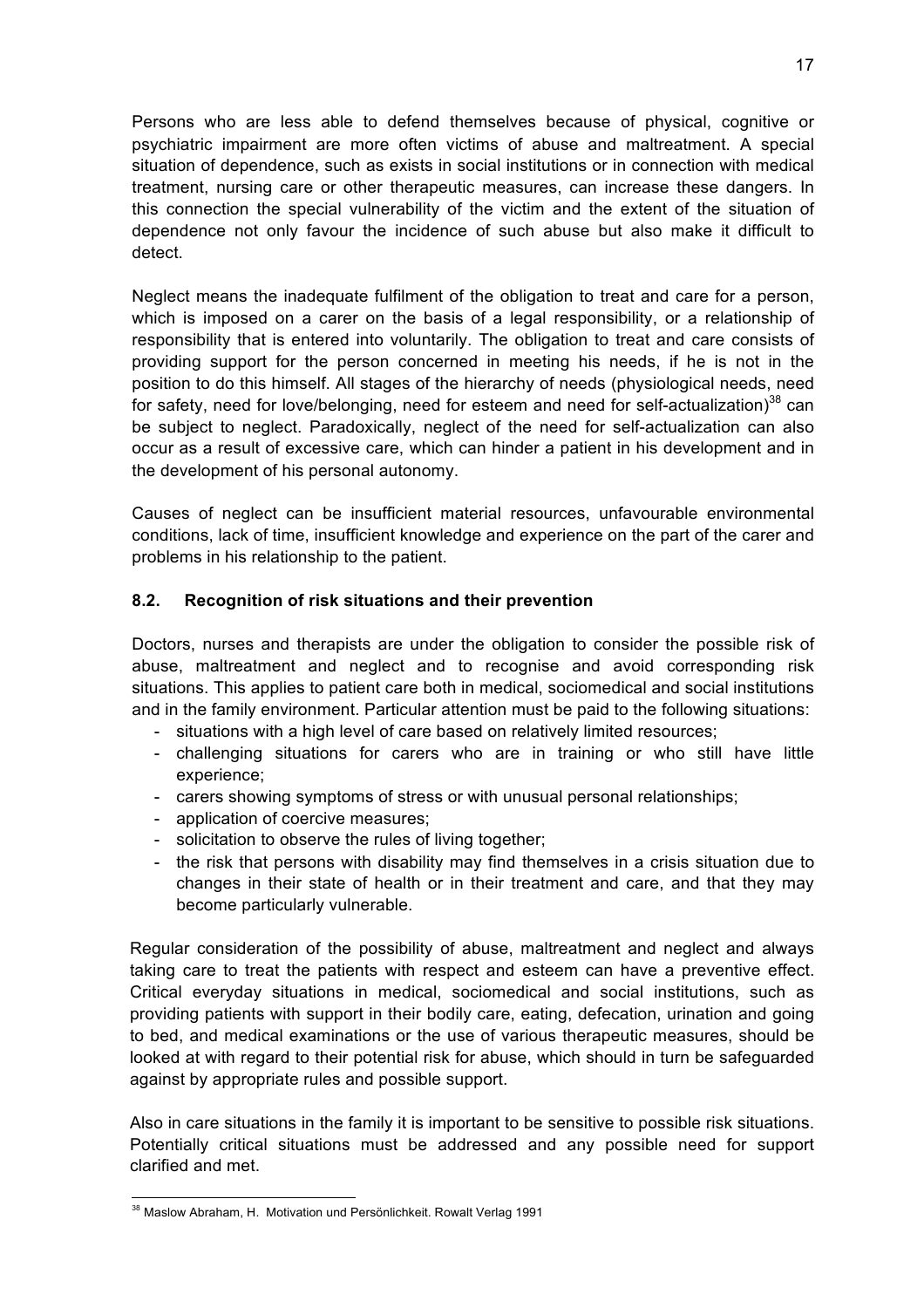### **8.3. Procedure in case of concrete suspicion**

If there is concrete suspicion of abuse, maltreatment or neglect, the person concerned must be protected against further harm. Such suspicion can arise as a result of both persistence of the particular situation and inappropriate investigative measures and interventions.

In medical, sociomedical and social institutions, suspected cases must be reported to an experienced, independent specialist for clarification and further treatment. Also in the case of suspected maltreatment of a patient being cared for in the family environment it is advisable not to be the only person considering the case, but to seek the advice of an independent specialist. In this connection, professional secrecy and any possible Cantonal regulations regarding rights or duties to report<sup>39</sup> must be observed. In each case psychological help must be provided for the victim.

### **9. Sexuality**

Sexuality is an integral component of human personality. Sexual self-determination must be protected. A disability can impair the development of sexuality at the physical, mental and emotional levels in that it leads to problems in the search for a partner, in the development of sexual relations and in the handling of the consequences and risks of sexual activity. Here, besides the disability itself the changes in the patient's life conditions resulting from it also play an important role.

Doctors, nurses and therapists may be called upon to provide advice and support for persons with disability when dealing with the medical aspects of sexual activity and its consequences. Especially in the case of physical disability it is important to address the need for support in this area, because often the patient will not talk about it, out of a sense of shame. Especially in the case of cognitive impairment, clarification of these various aspects of sexual activity is an important measure for the promotion of sexual health.

This advice must be based on the fact that persons with disability have the right to unhindered development of their sexuality. Restriction of sexual activity is only permissible where it would be harmful to the patient or other persons or would cause a public scandal.

Special care is indicated in the case of persons with limited powers of discernment. They need support in the development of their sexuality and in overcoming obstacles associated with this. However, there must not be any unilateral promotion of sexual activity that cannot keep pace with the development of his personality.

#### **9.1. Consequences and risks of sexual activity**

Sexual activity, if it is not limited to the one person himself, allows bonds to be created with the partner and perhaps also leads to the birth of children, and it thus requires the acceptance of responsibility. However, it also involves risks, such as the risk of sexually transmitted infections or the risk of maltreatment by the partner. Disabilities can lead to

<sup>&</sup>lt;sup>39</sup> Cantonal health laws envisage a right, in some cases an obligation to report suspect crimes against life and limb or against sexual integrity, without exemption from professional secrecy.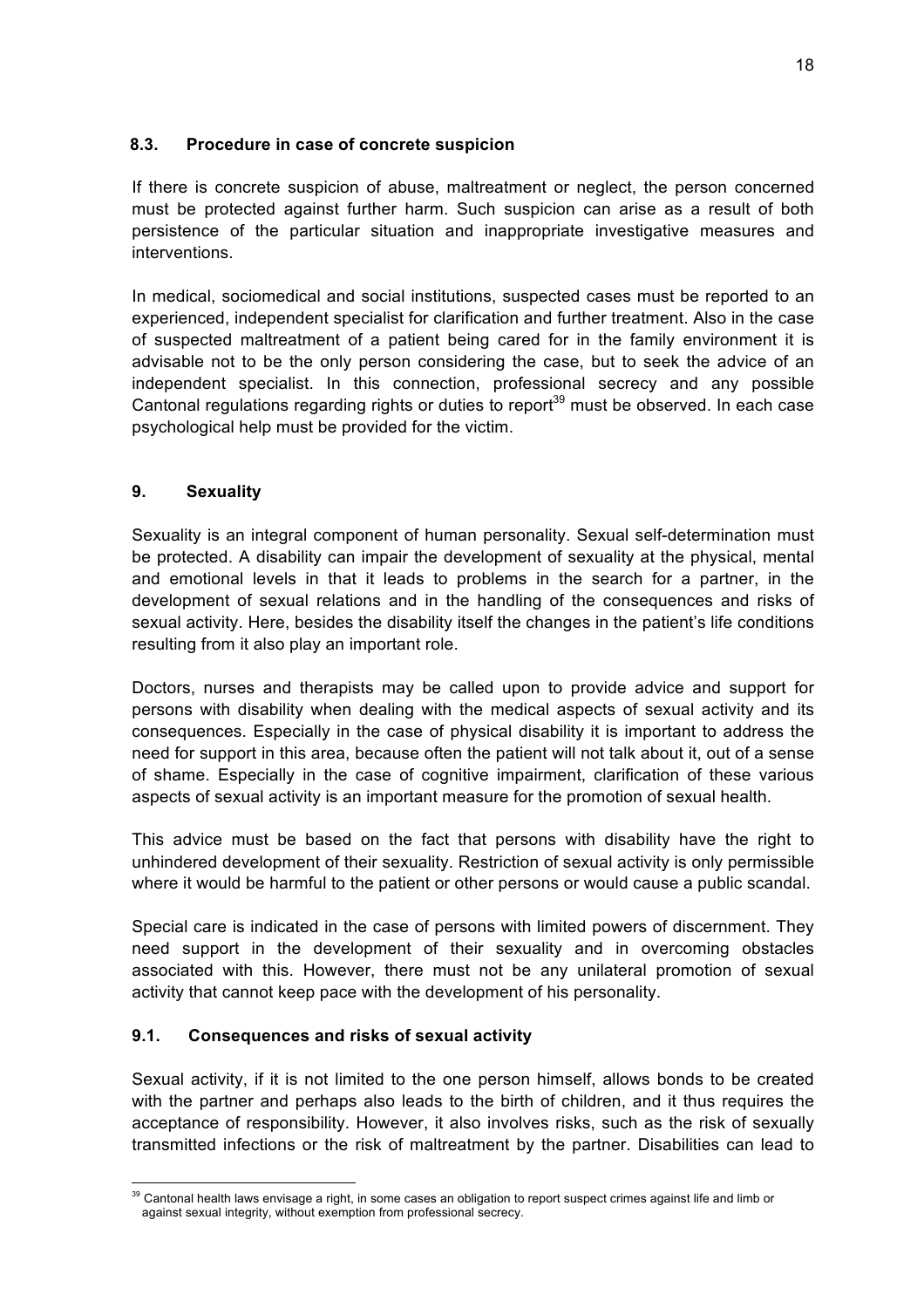problems with regard to both the acceptance of responsibility and the handling of the risks.

For sexually active persons with disability it is the doctor's task to provide advice and support with regard to contraception, the wish to have children or unwanted pregnancy, and also with regard to the prevention of sexually transmitted infections and sexual abuse. In the case of sexually active women, preventive gynaecological examination must be considered.

### **9.2. Contraception and sterilisation**

From the many different methods of contraception that are available, persons with disability have to choose the method that is most suitable for them individually. Preference must always be given to reversible methods of contraception, rather than a definitive measure such as sterilisation.

In choosing the method, care must be taken to ensure that it

- is compatible with any existing physical health problems and corresponding medication;
- can be used without complications and as independently as possible by the individual herself, or that her environment can provide any support that may be necessary;
- that its use and its possible side effects meet the expectations and the needs of the person concerned and are acceptable to her.

Tubal ligature is regulated in the law on sterilisation<sup>40</sup>. A ligature is a serious intervention into the physical and psychological integrity and in principle it may only be carried out in persons who are capable of discernment and only with their informed consent.

It is therefore important to establish the person's powers of discernment. According to the law, doctors who perform this operation must document on what basis they consider the person concerned to be capable of discernment. In the case of persons whose powers of discernment cannot be established with certainty, because of cognitive or psychiatric impairment, a second opinion must be sought.

The law forbids the sterilisation of persons who are permanently incapable of discernment. However, it makes an exception in the case of persons who are incapable of discernment who are at least 16 years old, if the operation is in the best interests of the person concerned, if another method of contraception is not possible and if the conception and birth of a child and its separation from the person concerned after its birth is probable.

From the medical point of view the implementation of this legal requirement is very difficult. In particular, unbiased determination of the best interests of the person concerned, who cannot understand the purpose of the operation or the implications of a pregnancy or parenthood, is scarcely possible. Its differentiation from the interests of the carers raises additional problems. In any case it has to be considered that women who are incapable of discernment need protection not only against an unwanted pregnancy but also against sexual abuse. The knowledge that a woman with cognitive or psychiatric impairment has been sterilised can increase the risk of sexual abuse, as there is no fear of pregnancy.

 $40$  Federal Law of 17 December 2004 on the conditions and procedures for sterilisation.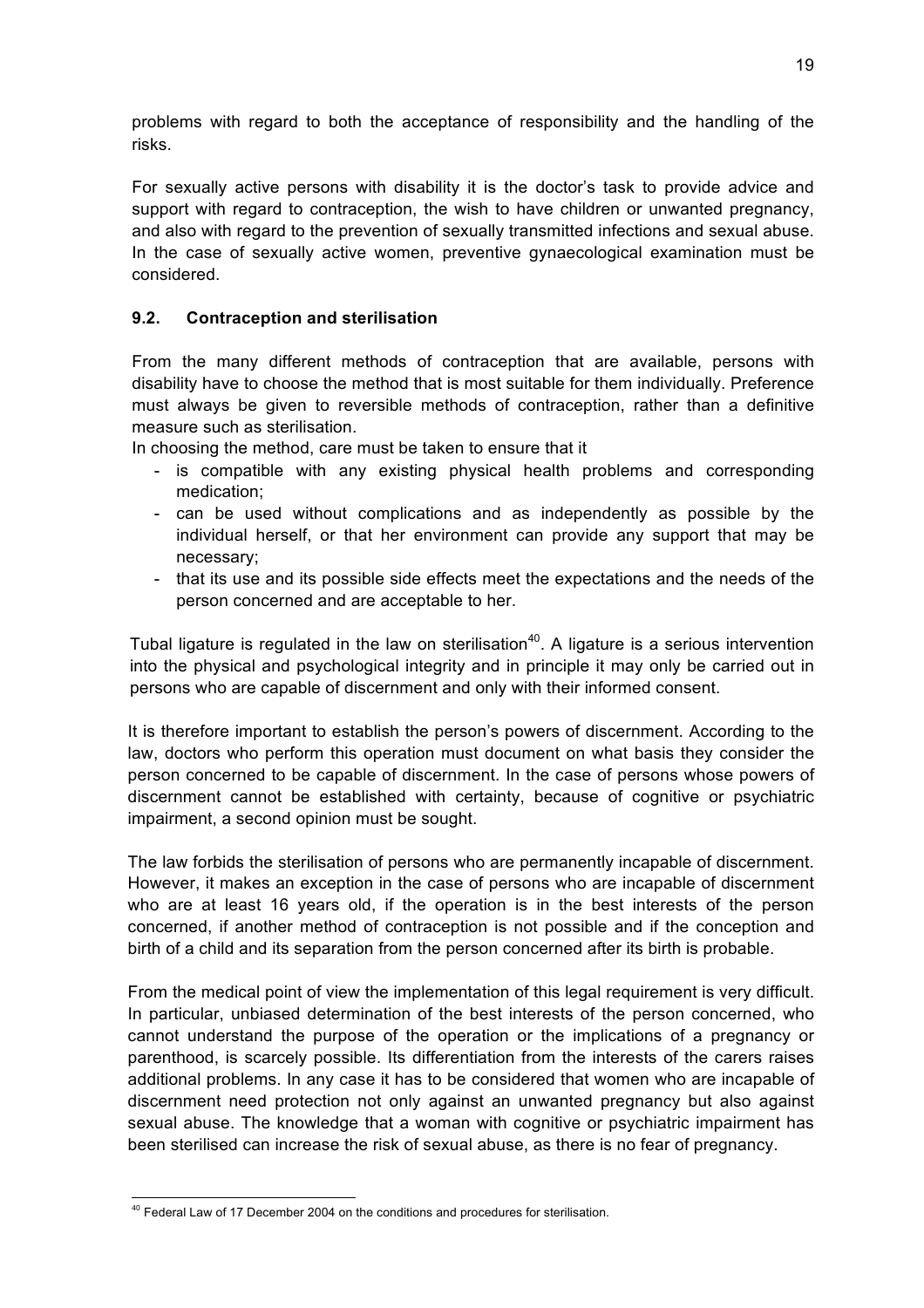In practice, a person who is permanently incapable of discernment should not be sterilised, as the measures that are necessary for the protection of a person who is incapable of discernment against sexual abuse and contagion with sexually transmitted infections should also allow effective contraception without such extensive intervention into the patient's physical integrity.

#### **9.3. Parenthood**

In the case of persons who wish to have children but whose ability to look after their children on their own seems to be questionable or non-existent, they should be advised not to have children and to take appropriate contraceptive measures. Equally all the possibilities in the patient's environment for the support of parenthood must also be thoroughly explored and promoted.

Underlying health problems accompanying a disability can impair the person's reproductive capacity and can also increase the risk of disability in the offspring. In this situation the medical care provided includes the possibility of giving advice on the genetic aspects, in the course of which the existing risks can be explained, alternative treatments can be suggested and information given on prenatal diagnosis.

### **9.4. Protection against sexual abuse**

The sexual abuse of persons with disability is often a taboo subject with a probably high proportion of unreported cases. Mainly people with cognitive impairment are more often victims of sexual abuse than other population groups. However, people with certain motor, sensory or psychiatric impairments are possibly also more often affected. In these cases the person responsible for the abuse is often a person who is close to the victim.

Clear explanation of biological facts and appropriate sexual education are important means for the prevention of sexual abuse. Persons with cognitive or communicative impairment must be able to learn to talk about their experiences of desired or unwanted sexual intimacy and to assert their self-determination with regard to their own body. In medical, sociomedical and social institutions the risks of sexual abuse should be discussed and recognised and preventive concepts introduced.

If there is concrete suspicion of single or repeated sexual abuse, the procedure taken should be as described in Chapter 8.3. A further task of the doctor is, if acutely necessary, to provide infection prophylaxis and contraception.

#### **10. Periods of life and transitions**

Exactly as with other patients, in the treatment and care of patients with disability account has to be taken of the importance of lifelong personal development. Disability in fact interacts with the processes of maturing and ageing. On the one hand, new competences, which contribute towards the self-determined structure of a person's life can be acquired at any age. On the other hand, a person's abilities can be restricted or even lost as a result of illness or increasing age, which can lead to greater dependence.

Depending on the nature of the disability, there can be a discrepancy between the behaviour to be expected on the basis of a person's age and his actual behaviour. The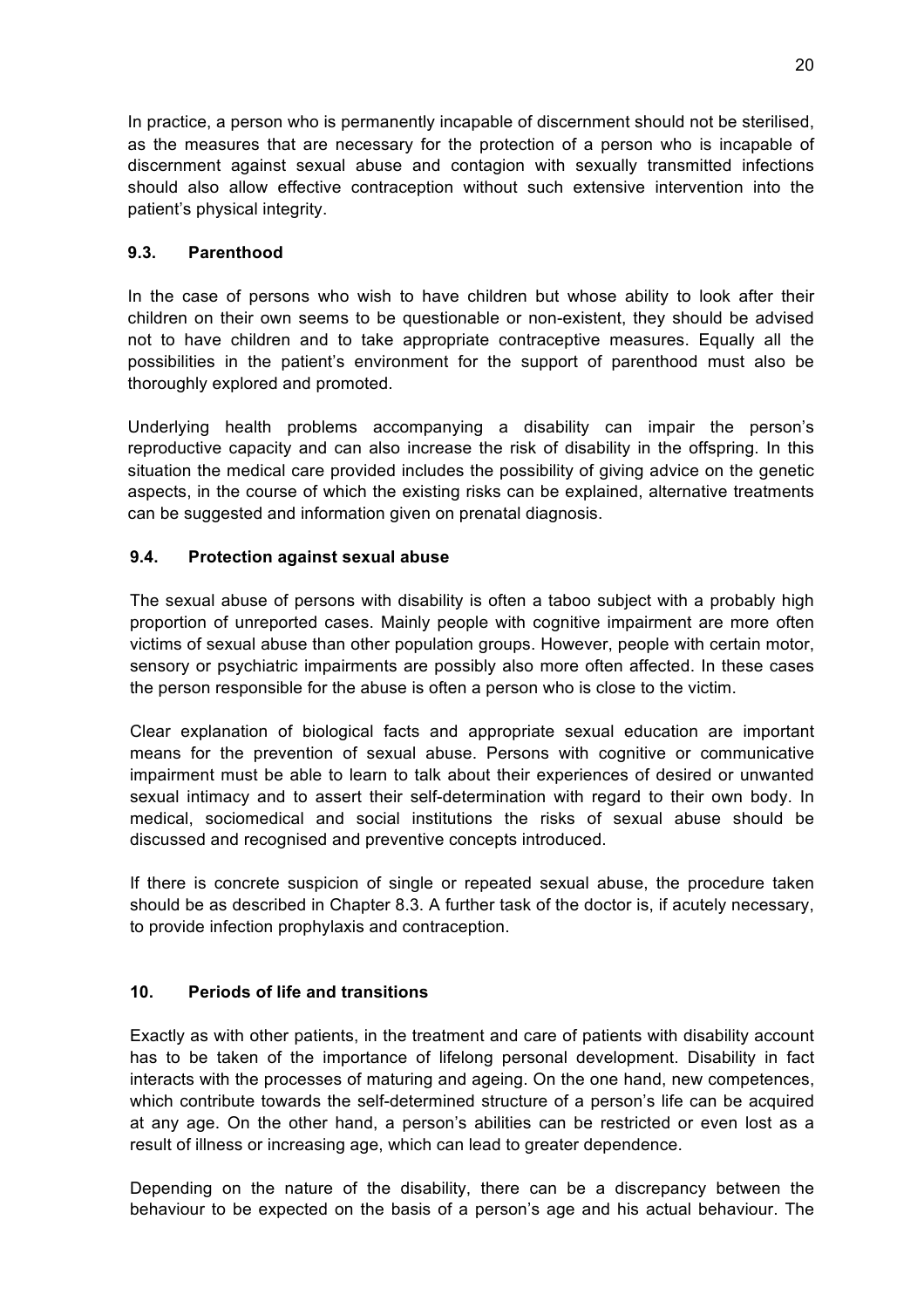needs of such patients with regard to their care, especially with regard to respectful communication<sup>41</sup>, must be carefully investigated and the treatment adapted accordingly.

### **10.1. Transition from childhood into adulthood**

The transition into adulthood is characterised by various changes. These can have a marked effect on everyday life and can be of considerable benefit for the person concerned, but they can also be accompanied by feelings of loss. This concerns, among other things:

- changes in permanent long-term relationships, especially with parents, but also with colleagues at school or in a home;
- changes in living conditions;
- guardianship measures;
- the increasing importance of sexuality;
- entering into a partnership;
- leaving school;
- entering into an occupation or taking up another type of work;
- comparison with siblings with regard to occupation, partnership etc.;
- transition from paediatric and adolescent medicine to adult medicine;
- change of the financial provider. $42$

The processus of dismissal from an educational relationship should be adapted to the situation of the individual and allow the continuation of a relationship among adults of equal rights. This means, for example, that adolescents are included, step by step, in the decision-making process and the involvement of the parents is carefully clarified and differentiated. In the field of medical care, strict age-limits can be a hindering factor<sup>43</sup>.

Also for adolescents with cognitive impairment the development of a female or male sexual identity and role is important and has to be taken into account in their care. The changes in behaviour that are normal for the transitional crises of puberty have to be differentiated from the unusual behaviour that is associated with an impairment or which is an expression of a psychiatric disorder.

## **10.2. Transition into old age<sup>44</sup>**

Transition into old age is accompanied by various changes, which can trigger feelings of insecurity and melancholy. They include, in particular:

- changes in relationships, especially when facing the need for nursing care or the death of parents;

<sup>&</sup>lt;sup>41</sup> The sudden change-over to the polite form of speech (use of "Sie" etc. in German) from a certain age can be just as<br>irritating as the spontaneous use of the familiar form (use of "Du" etc. in German) when speaking to

<sup>&</sup>lt;sup>42</sup> For insured persons under the age of 20 years the invalidity insurance (IV) covers the costs for all medical measures necessary for the treatment of a recognised congenital abnormality. The obligatory health insurance subsidiarily covers the costs for those treatments of congenital abnormalities that are not covered by the invalidity insurance (IV). For adults over the age of 20 years the treatment costs for illness or injuries resulting from accidents are covered by the obligatory health insurance or the accident insurance. The invalidity insurance (IV) only covers the costs for medical measures that immediately make it possible to return to work and which can significantly and permanently improve, or can prevent serious deterioration of the patient's earning capacity. In this frame, the invalidity insurance can cover the costs of medical treatment (ambulatory or in the general department of a hospital), auxiliary medical persons (physiotherapists etc.) and for recognised drugs. (See Federal Law on Invalidity Insurance of 19 June 1959 and Regulations thereon and

Federal Law on Health Insurance of 18 March 1994.)<br><sup>43</sup> For example, some children's hospitals have an upper age-limit of 16 years, although in many cases continuation of the

treatment in the children's hospital, with a stepwise change-over to adult medicine, would be more beneficial.<br><sup>44</sup> See "Treatment and care of elderly persons in need of care". Medical-ethical Guidelines and Recommendation SAMS.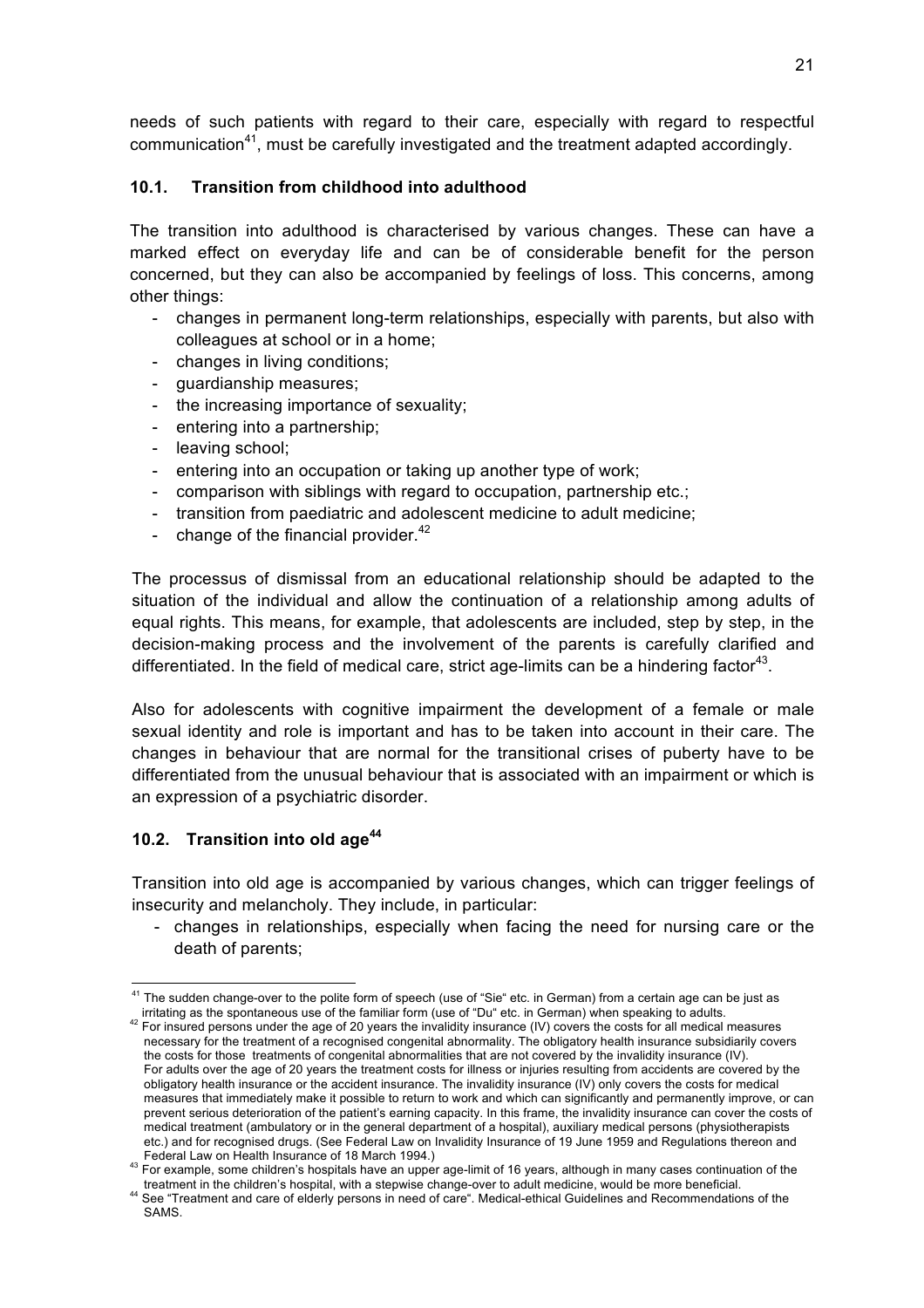- changes in living situation, such as transfer into a nursing home, for example;
- loss of a job;
- age-related physical and psychological changes;
- change of the financial provider $45$ .

For medical care and treatment, special consideration therefore has to be given to the following aspects:

- Elderly persons with disability are entitled to the usual health care, medical diagnosis and treatment. Symptoms must be clarified diagnostically and treated accordingly.
- With certain forms of disability, age-related diseases such as dementia for example may develop earlier than usual or in an atypical manner.
- The process of dying and death should be discussed and addressed in a suitable manner. Attention should be drawn to the possibility of drawing up a ruling regarding the patient's wishes.

#### **10.3. Transfer to a social or sociomedical institution**

For any person with disability, the change-over from the family environment or from living alone to life in a social or sociomedical institution constitutes a drastic change of life style. In most cases the change-over is associated with changes in the social environment and effects on the possibilities for self-determination. However, in these situations the person concerned is in fact always entrusting himself to the care and protection of a professionally organised environment claiming a status of authority.

In connection with the medical and nursing care of these patients, special attention should be drawn to the following points:

- Before a patient's transfer to a nursing home, whether from the family environment or from an institution for the disabled, all the possibilities for ambulant care (e.g. Spitex) must have been exhausted.
- Before the patient is transferred, the treating physician must ascertain to what extent the staff of the social institution that is being considered have the necessary knowledge of nursing and the necessary skills and facilities for the care of the patient. In this connection he should also consult the various persons who have hitherto been caring for the patient.
- When a patient is transferred to a social or sociomedical institution all the relevant information on his case must also be passed on. With the consent of the patient or his legal representative, information on his care and his case history must be passed on to the team to be responsible for his care in the institution and medical documentation passed on to the treating physician who will be responsible for his further treatment.
- persons with disability or their legal representatives are to be informed by the management of the institution regarding the right to the free choice of doctor. As far as possible, wishes in this connection will be respected by the institution. Any restrictions on the choice of doctor will be discussed at the time of the patient's admission.

<sup>&</sup>lt;sup>45</sup> The entitlement to invalidity insurance (IV) pensions and cover for the costs of medical measures that make it possible for the patient to return to work lapse if the conditions are no longer met, but at the latest when the IV pensioner has reached the age of entitlement to an AHV pension or is entitled to an old-age pension.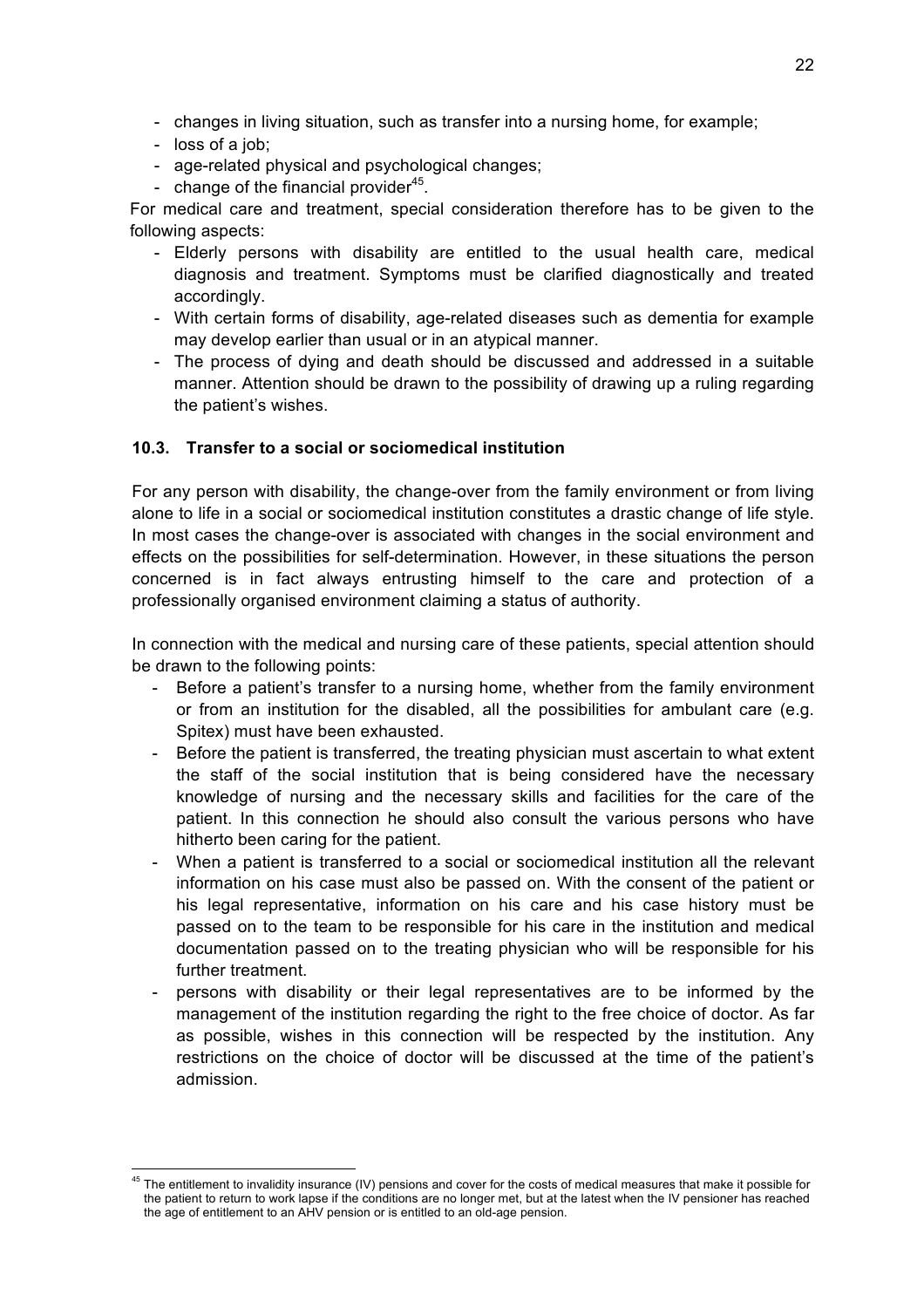The answer to the question regarding when a patient is transferred from an institution for the disabled to a nursing home must be based on the same principles as in the case of persons without previous impairment.

#### **11. Research**

Persons with disability may often also be suffering from disorders or diseases about which little is known or for which the possible treatments are often scarcely adequate. There is also often insufficient data available on the interaction between health disorders or diseases and a disability. For this reason there is a need for research with regard to specific prevention, treatment and rehabilitation in cases of disability and appropriate research projects should be promoted. In this connection special conditions for patient protection must be taken into account. In particular, such research should only be carried out in children or adults who are incapable of discernment if the project cannot be carried out in persons who are capable of discernment. Refusal by the person concerned to take part in a study, which does not in fact constitute refusal of a medically necessary treatment, must in any case be respected $46$ .

See also Article 17 of the Agreement on Human Rights and Biomedicine of 4 April 1997, which was ratified by Switzerland.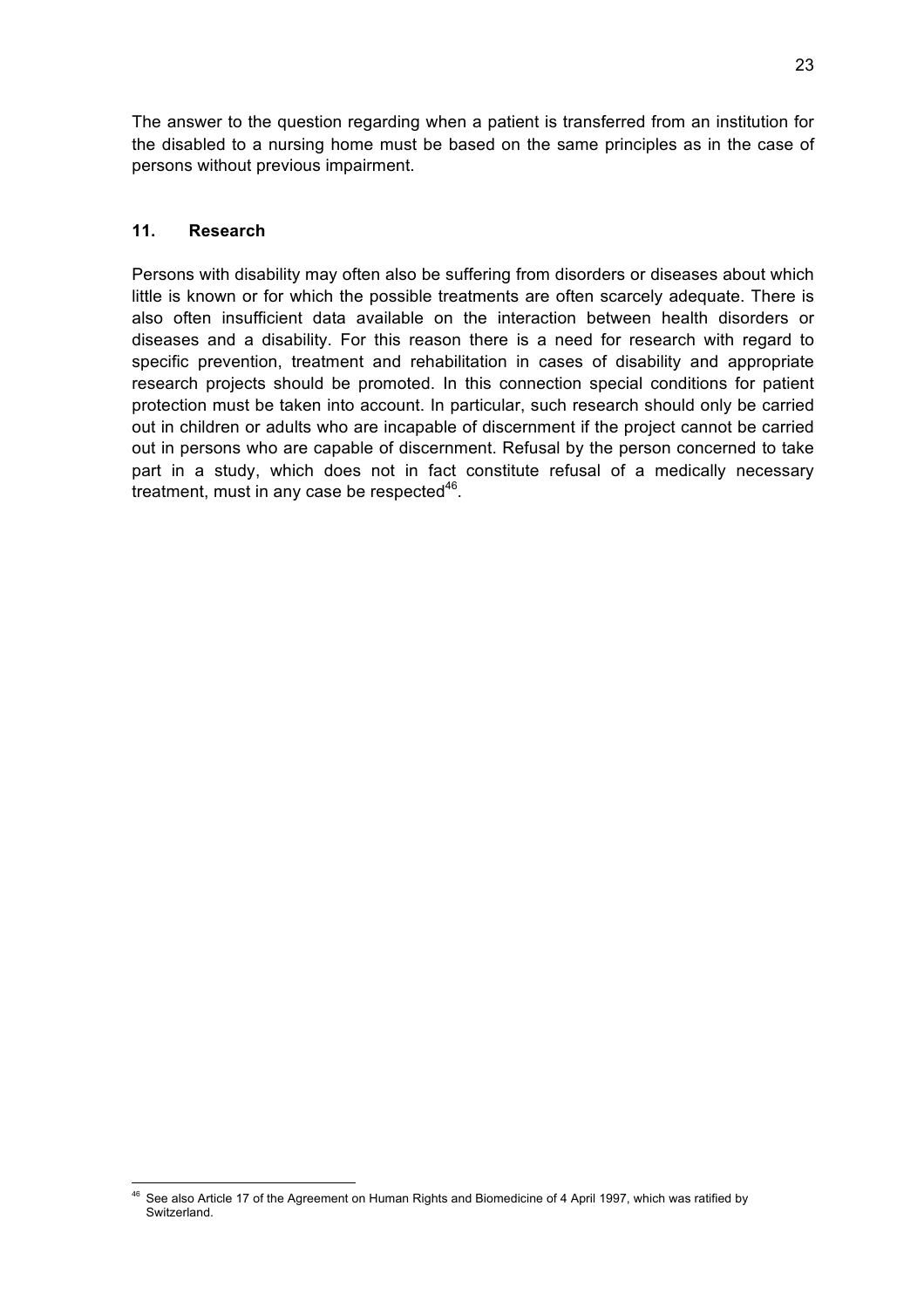#### **III. Recommendations**

In order that the conditions that are essential for the implementation of these guidelines can be met, the following recommendations are of particular importance:

#### **1. Recommendations to political authorities and those responsible for payment of costs:**

- In the planning and realisation of medical facilities, account must be taken of the increased needs of persons with disability with regard to personnel and infrastructural resources.
- Also in the structuring of systems for the payment of medical services, account must be taken of the increased needs of persons with disability.
- Guarantee of the financing for investigation of the causes of disabilities.
- Guarantee for the financing of long-term therapy that is sufficient to ensure maintenance of the patient's quality of life; this also applies even if no benefits in terms of working capacity are to be expected from this treatment.
- Provision of resources in social and sociomedical institutions for emergency admissions for medical reasons or due to acute breakdown of the former care system of the patient.
- Support in the care and nursing of persons with disability by family members and relatives.
- Promotion of competent, low-threshold sexual health consultations for persons with disability.
- Promotion of models of supported parenthood for persons with disability.
- Promotion of projects for the support of the children of persons with disability.
- Promotion of, and collaboration with, public-welfare organisations providing specialist help and self-help for persons with disability.

#### **2. Recommendations to health-sector and medical institutions**

- Promotion of training, postgraduate training and continuing education of doctors, nurses and therapists in disability-related matters, especially also in the use of the ICF classification of the WHO, and in determining the level of discernment in patients with limited cognitive, communicative and emotional capacity.
- Promotion of centres of competence, special interdisciplinary consultations and networks of specialists for special types of disability.
- Promotion of the elaboration and dissemination of specific knowledge on the diagnosis and treatment of physical and mental conditions and illnesses and on the long-term treatment of persons with mental disability.
- Collaboration in partnership and exchange of information with the staff of social institutions.
- Promotion of research in the field of disability-related prevention, treatment and rehabilitation.
- Promotion of the development and use of aids to supported communication in all institutions.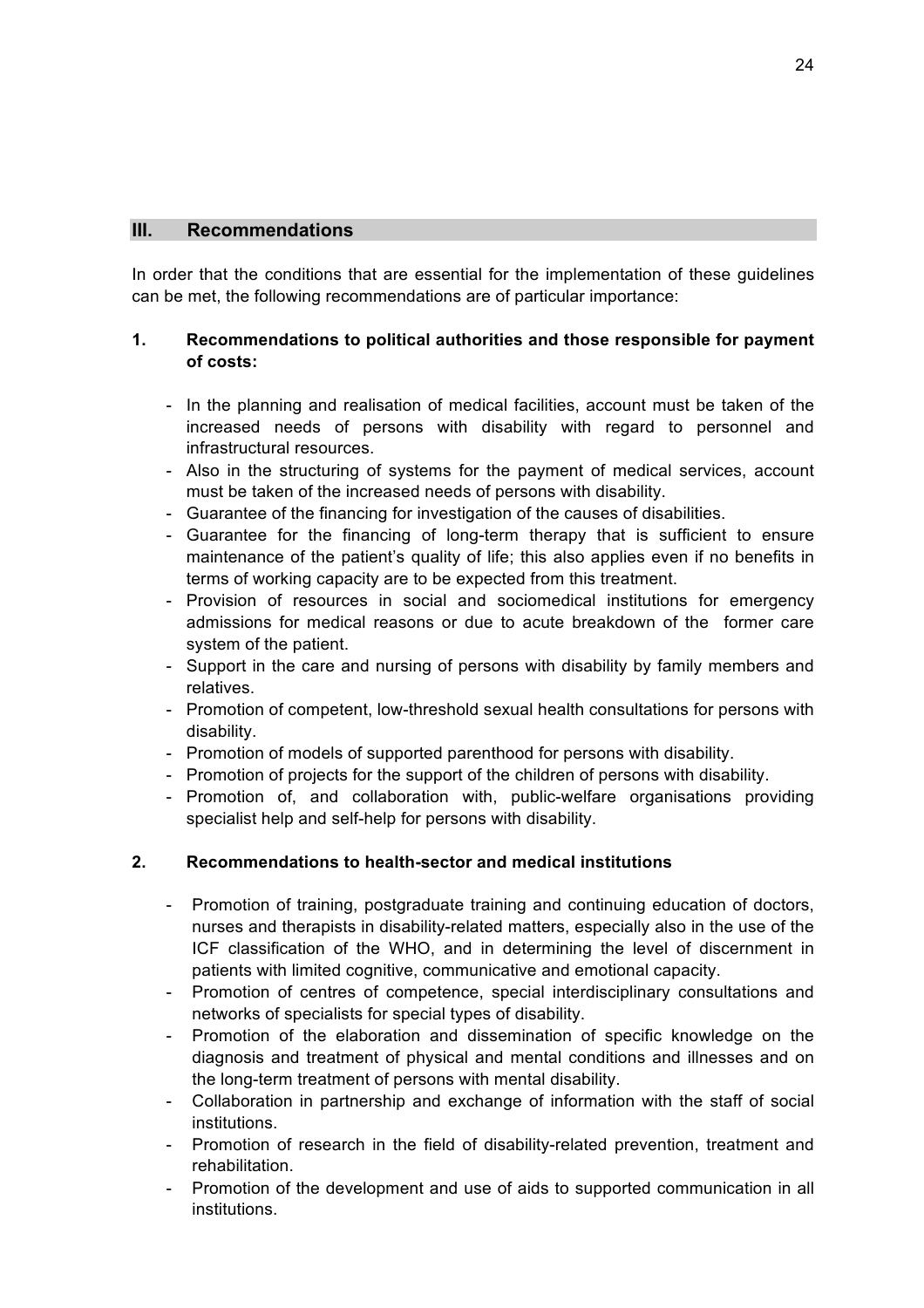- No strict age-limits for the treatment of persons with disability.
- Elaboration of institutional guidelines on the procedure in the event of suspected maltreatment and sexual abuse (incl. maintenance of professional secrecy).
- Implementation of special duty of care in the appointment of new employees: e.g. addressing the subject "abuse", obtaining references, requesting extracts from the central criminal records.

### **3. Recommendations to social and sociomedical institutions with responsibility for the care of persons with disability**

- Assurance of specialist medical competence.
- Everyday support of the persons in care with regard to medical treatments and contraception.
- Regulation of the interfaces to medical care, taking into account the decisionmaking rights of the legal representatives and the relatives' need to share in the decision-taking.
- Readiness to accept emergency admissions for medical reasons or due to acute breakdown of the care system of a patient.
- Guarantee of the transfer of knowledge from the institution to the medical unit responsible for acute treatment.
- Documentation and storage of biographical and nursing data.
- Possibility of patients with disability being accompanied by persons from the institution when attending medical consultations and when being admitted to hospital.
- Support in the drawing-up of rulings on patients' treatment, if this is desired.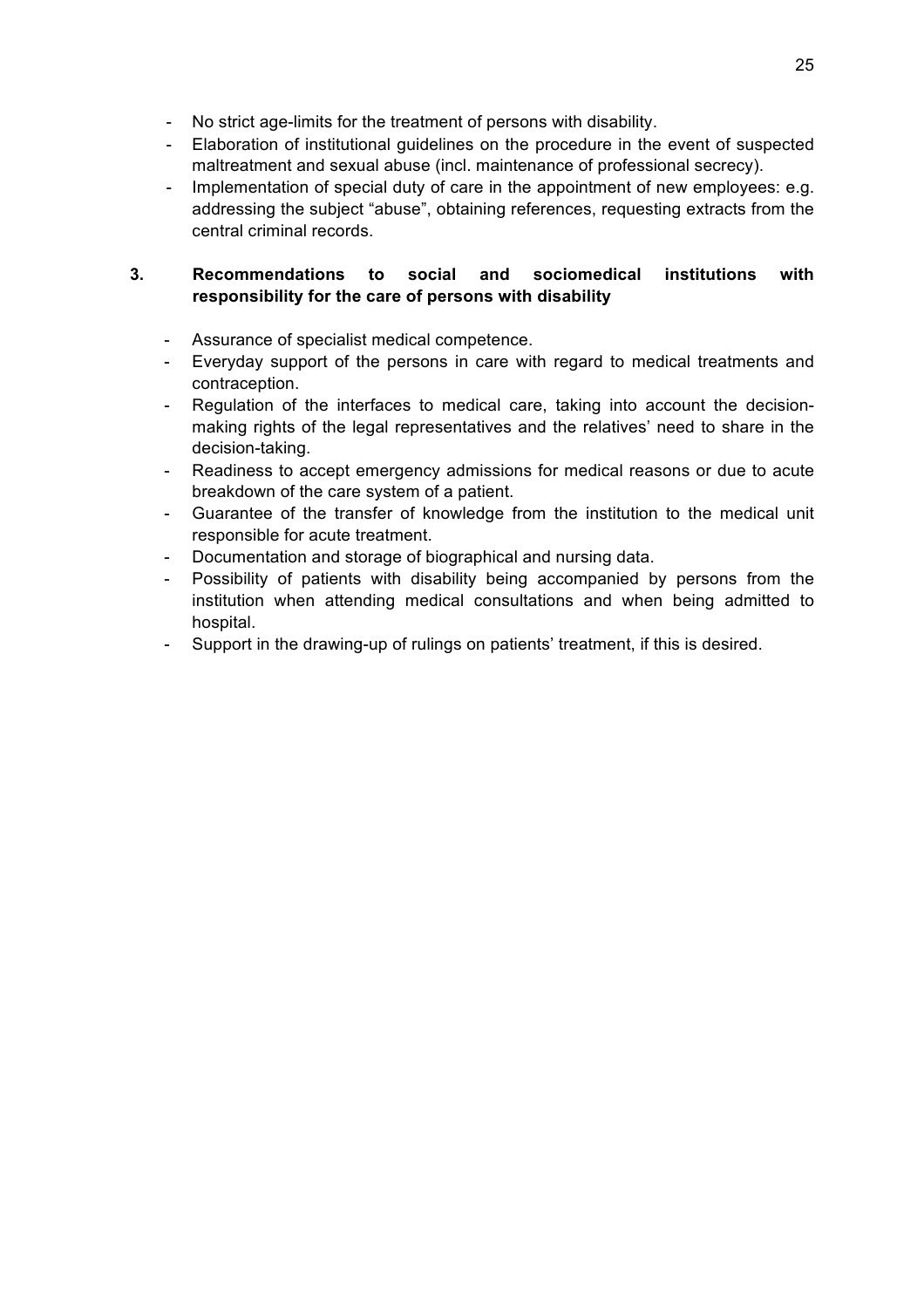# **IV. Glossary**

| <b>Disability</b>         | The term "disability" refers to the aggravating effects of a<br>congenital or an acquired health problem on the everyday<br>activities of the person concerned and on his participation in<br>social life. The disability is the result of the interplay between<br>the physical damage, the functional impairment and the social<br>limitations placed on the person concerned, and the facilitating<br>or hindering factors and the expectations of his environment.<br>The extent and the subjective effects of these various factors<br>are modulated by the characteristics of the personality of the<br>individual with disability.<br>The term is defined in these guidelines on the basis of the ICF<br>classification (International Classification of Functionailty,<br>Disability and Health) of the WHO (Status: October 2005). This<br>classification serves as a uniform text for description of a<br>person's state of health, disability, social impairment and<br>relevant environmental factors. A German translation, free of<br>from<br>downloaded<br>the<br>charge,<br>be<br>website<br>may<br>http://www.dimdi.de/static/de/index.htm. |
|---------------------------|--------------------------------------------------------------------------------------------------------------------------------------------------------------------------------------------------------------------------------------------------------------------------------------------------------------------------------------------------------------------------------------------------------------------------------------------------------------------------------------------------------------------------------------------------------------------------------------------------------------------------------------------------------------------------------------------------------------------------------------------------------------------------------------------------------------------------------------------------------------------------------------------------------------------------------------------------------------------------------------------------------------------------------------------------------------------------------------------------------------------------------------------------------------|
| <b>Health condition</b>   | The definition of the term used by the WHO is "Health<br>conditions include diseases or illnesses, other health problems<br>that may be short or long lasting, injuries, mental or emotional<br>problems, and problems with alcohol or drugs."<br>WHO Disability Assessment Schedule WHODAS II.<br>http://whqlibdoc.who.int/ publications/ 2000/a80933.pdf,<br>Access: 31.8.2007.                                                                                                                                                                                                                                                                                                                                                                                                                                                                                                                                                                                                                                                                                                                                                                            |
| <b>Human dignity</b>      | The ethical concept of respect for human dignity is based on<br>the universal intuition that every individual person's dignity<br>must be respected because he is a human being. This is<br>manifested by the fact that everyone is entitled on the one<br>hand to special life protection and care and on the other to<br>consideration of his right to self-determination. In this sense the<br>term must not be confused with the use of the word "dignity", to<br>describe certain forms of behaviour, special aspects of the<br>social status or certain abilities of a person.                                                                                                                                                                                                                                                                                                                                                                                                                                                                                                                                                                         |
| <b>Social institution</b> | The term "social institution" is used to describe institutions<br>where persons with disability receive training, work or care.<br>This means not only homes but also other types of institution<br>(e.g. health-care communes)                                                                                                                                                                                                                                                                                                                                                                                                                                                                                                                                                                                                                                                                                                                                                                                                                                                                                                                              |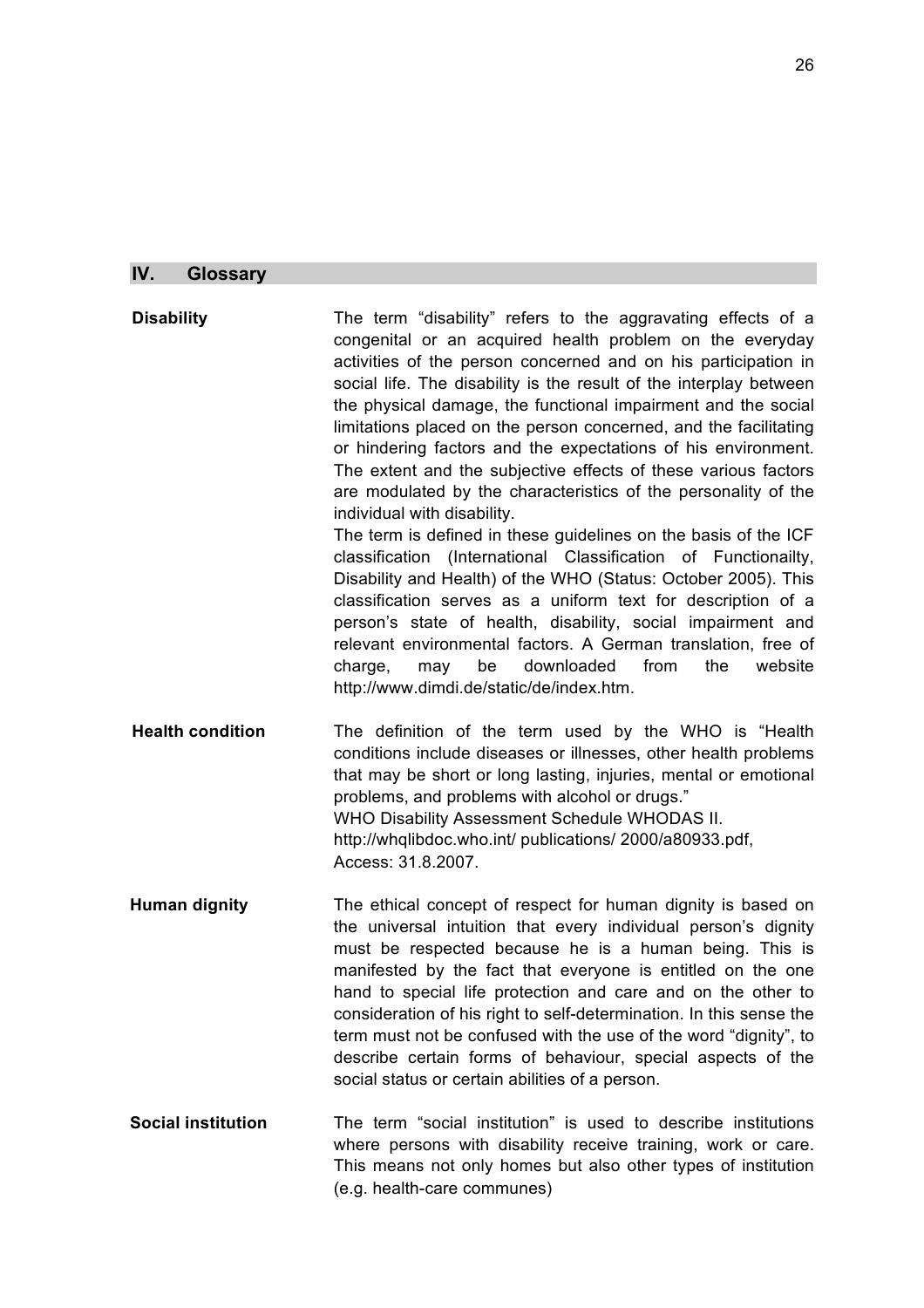**Sociomedical institution** The term "sociomedical institution" is used to describe institutions where, besides other services, persons with disability also receive professional nursing care.